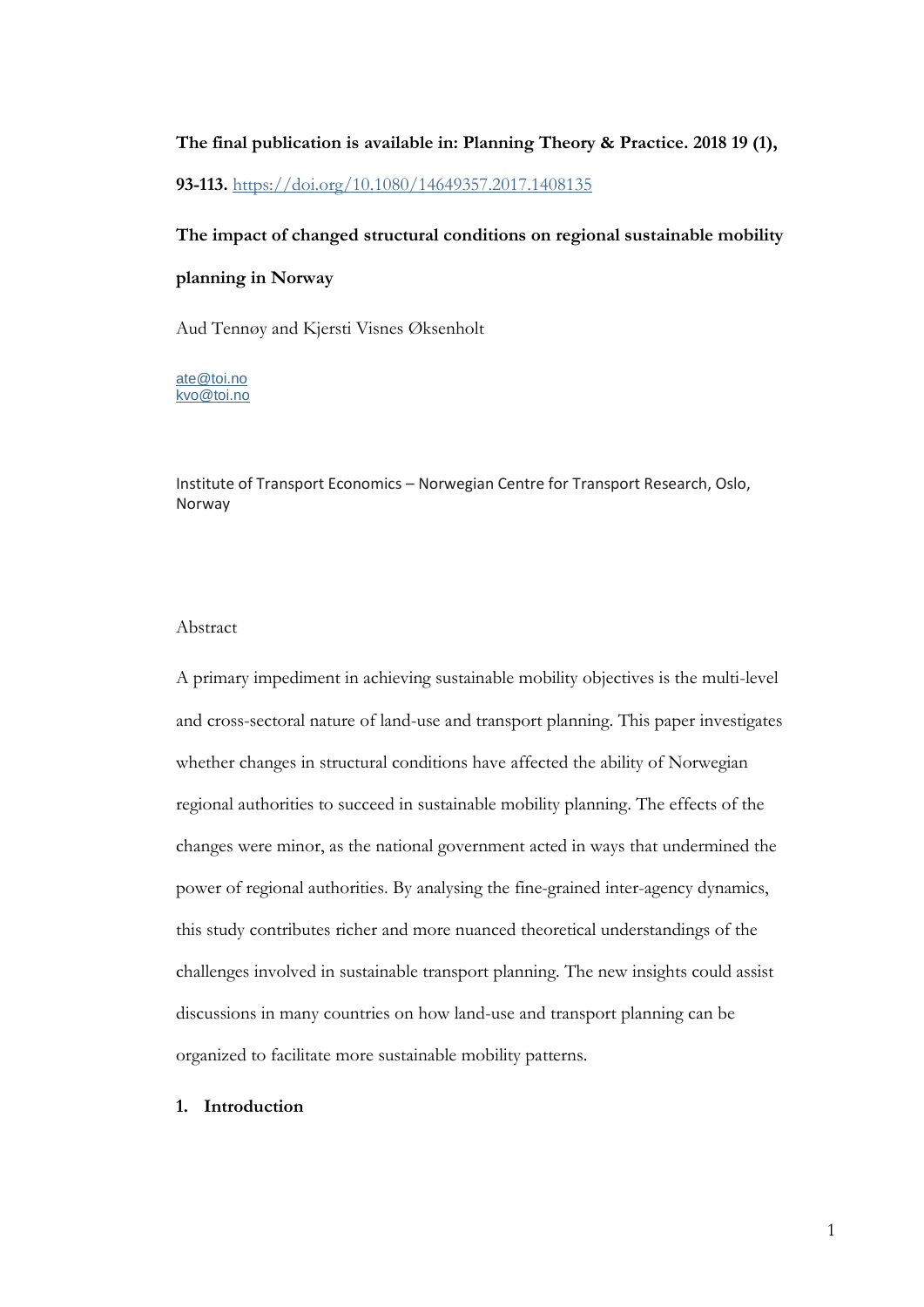### **1.1 Background**

Stopping traffic growth and reducing greenhouse gas emissions (GHG) from transport are long-held objectives in many countries and cities, but have proved difficult to achieve (European Environment Agency, 2016, Norwegian Environment Agency, 2015). The main strategy has been to coordinate and steer land-use and transport developments in directions contributing to reduced transport demand and to changing the modal split towards less car-use (Banister, 2008; Ministry of Local Government and Modernisation, 2011, 2015; UN Habitat, 2013). Land-use and transport developments are to a large degree steered by public authorities – at least in most European countries (Owens & Cowell, 2002). 'Steering' is done through planning and decision processes under a planning and building act (PBA) (Ministry of Local Government and Modernisation, 2008a), and through (mainly) public planning, funding and implementation of transport infrastructure and public transport services. It might therefore be expected that coordinating and steering land-use and transport developments in directions contributing to defined objectives ought to be manageable.

This is not the case, however, and one explanation is the multi-level and crosssectoral nature of such processes. Private actors and public authorities at all levels may initiate plans and projects. In Norway, as in many other European countries, responsibilities in relation to planning land-use and transport development are split at national, regional and municipal administrative/political levels (Higdem & Hanssen, 2014). *National level* prepares laws, white papers, regulations, policy guidelines, and other documents, to influence practice at lower levels. If formal objections are raised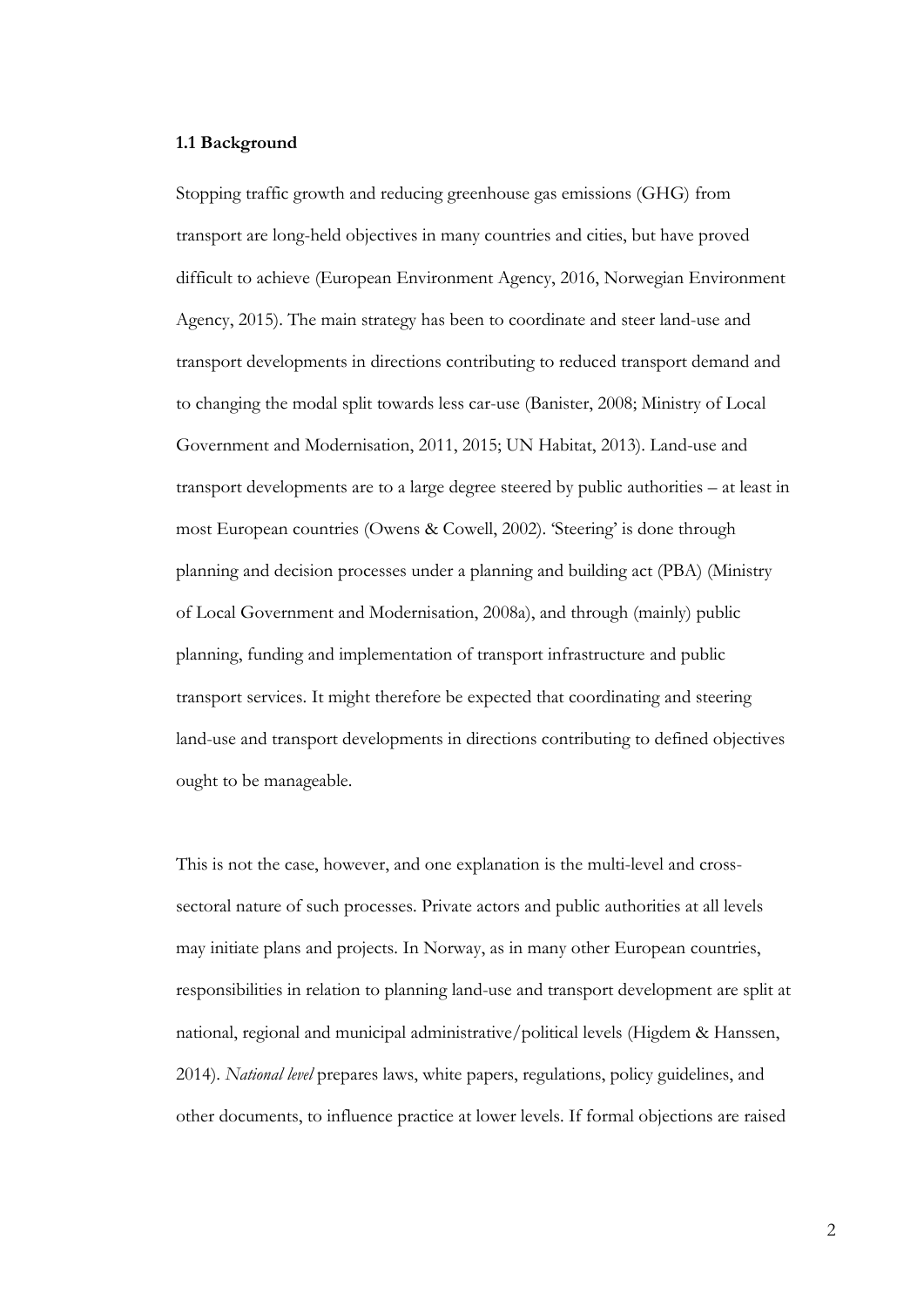to a planning proposal by central government, regional bodies or municipalities, it is the Ministry of Local Government and Modernisation that determines whether the plan can be adopted or not. National agencies are responsible: for planning, financing and implementing large transport infrastructure projects; for maintenance of railways and national roads; and for railway services. Responsibilities for land-use planning and decision-making clearly lie at the *municipal level*, as do responsibilities for municipal transport infrastructure. *Regional authorities,* the 19 counties (with elected politicians) in Norway, are responsible for regional roads and for local and regional public transport. They draw up regional master plans that *"… form the basis for the activities of regional bodies and for municipal and central government planning and activities in the region"* (PBA, chapter 8). This gives counties an important role as coordinators across levels, sectors and municipal borders, not least with respect to land-use and transport planning, and much in line with other Nordic countries (Baldersheim, Sandberg, Ståhlberg & Øgård, 2001; Higdem & Hanssen, 2014). Real and fundamental conflicts are often embedded in such processes; stakes may be high, and, while some actors will gain, others will lose whatever decision is made (Flyvbjerg, 1998). Land-use and transport planning processes can therefore be understood as multi-level and crosssectoral arenas for battles, conflict resolution, priority-setting and decision-making, which does not necessarily mean arriving at consensus. Coordinating and steering these processes towards defined objectives is demanding.

Lack of goal-achievement has (partly) been explained as resulting from the complex and fragmented organization of land-use and transport planning, embedded goal conflicts in such processes, and the lack of a power or institution that can coordinate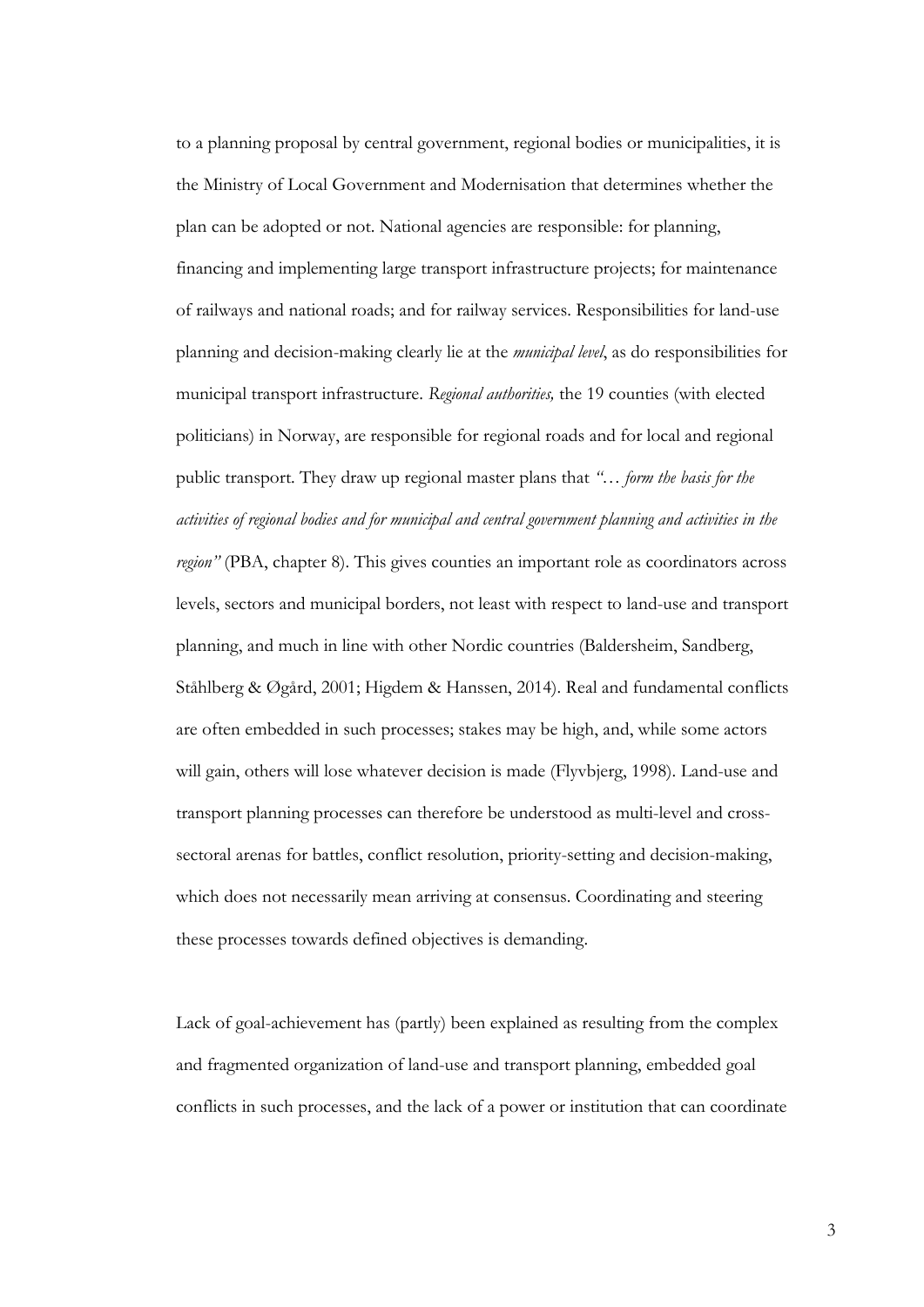organizations and steer towards defined objectives (Bryson, Crosby & Stone, 2015; Hanssen, Mydske & Dahle, 2013; Hull, 2005, 2008; Stead & Meijers, 2009). If this is the case, goal-achievement would improve if the structural conditions for regional steering and coordination were changed. It could be argued that the socialist–green Norwegian Government did this when in 2008 it revised the PBA and included stronger tools (paragraphs) for regional steering and coordination of land-use development. Further, eighty per cent of national roads were transferred from national level to counties in 2010 (Ministry of Municipal and Regional Affairs, 2007). . More policy tools gathered at the regional level were intended to strengthen the ability of regional authorities to (among other things) coordinate and steer land-use and transport planning. We considered this to be an interesting case to study, and therefore set about finding out how changes in structural conditions affected the ability of regional authorities to coordinate and steer land-use and transport planning in directions contributing to plans of a higher goal achievement potential.

Since this research was initiated in 2012, two events in particular have made the issues we investigate here even more relevant. *First,* in 2012 the Norwegian Parliament presented its climate agreement stating that increasing transport demand caused by strong population growth in the largest Norwegian cities was not to bring about growth in road traffic volumes (Ministry of Local Government and Modernisation, 2012), later known as *the zero-growth objective*. In addition, the National transport plan (Ministry of Transport and Communications, 2013, 2017) has the zero-growth objective high on its agenda. *Second*, understanding regional planning as a tool that achieves important and cross-cutting objectives has been receiving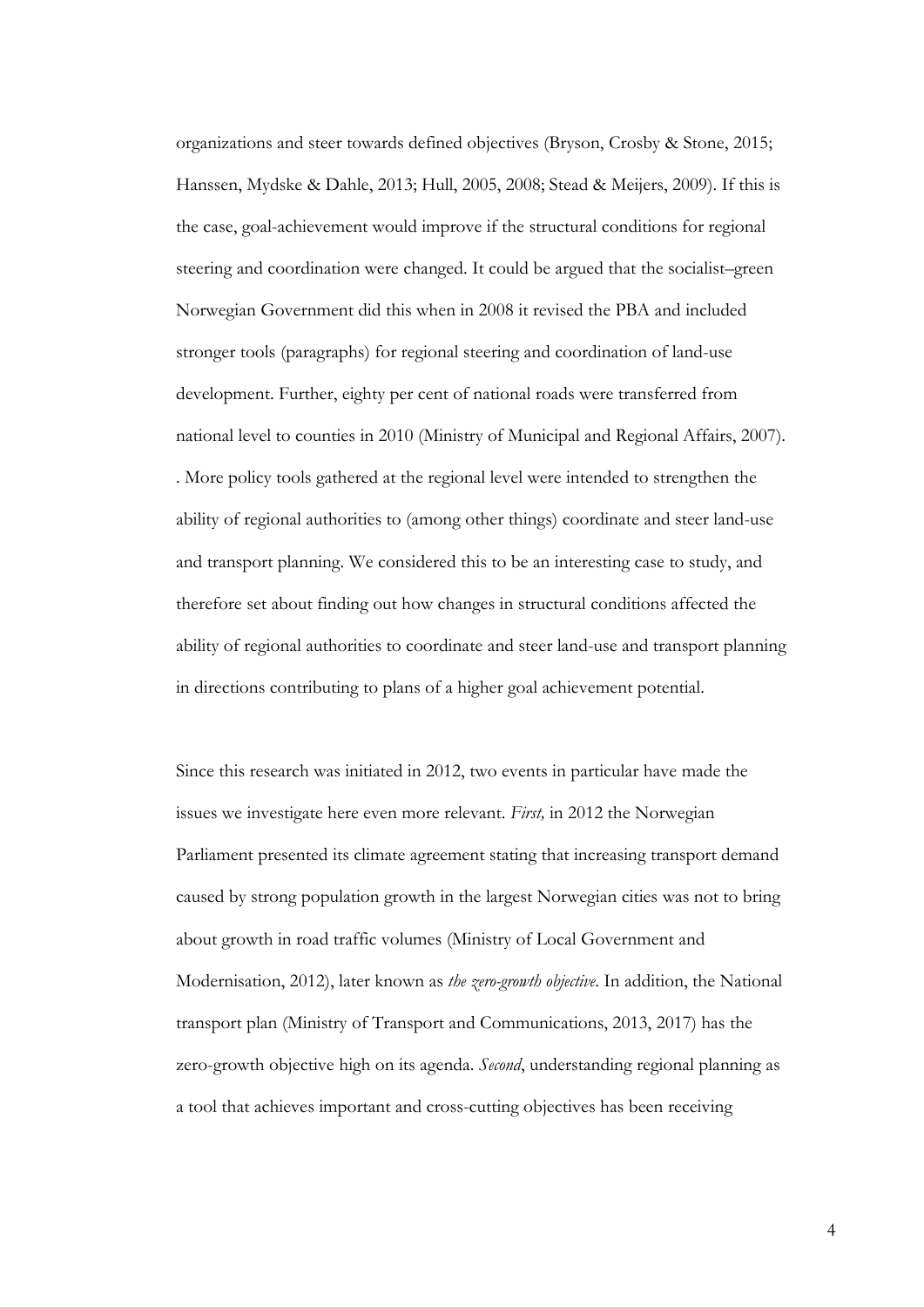increasing acceptance (Higdem & Hanssen, 2014). Although still weaker and more dependent on state resources than it is in other European countries (Mydske, 2006), the role of Norwegian counties in recent decades has become that of a stronger facilitator and coordinator of regional development (Normann & Isaksen, 2009; Selstad & Onsager, 2004). In April 2016, the current right-wing Government presented a White Paper suggesting changes to institutional organization, roles and responsibilities at the regional level, with an increased focus on the importance of regional planning (Ministry of Local Government and Modernisation, 2016). In this regard, two subsequent governments of opposite political colour have stated that the regional level should be given more responsibilities and more of a leadership role in regional development.

### **1.2 Aim and research questions**

Previous research has documented the importance of and challenges related to coordination and integration across sectors and levels in land-use and transport planning (Antonson, Isaksson, Storbjörk & Hjerpe, 2016; Hanssen et al., 2013; Higdem & Hanssen, 2014; Hull, 2005; Stead & Meijers, 2009). Studies are often focused on national–local level (Aall, 2012; Hull, 2008; Næss, Bang, Eriksen & Vevatne, 2005) or regional–local level (Antonson et al., 2016; Hrelja, Monios, Rye, Isakson & Scholten, 2017). An aim of this article is to contribute to a deeper and more nuanced understanding of how *regional authorities* comprehend and utilize their coordinating and integrative role across sectors (land-use and transport planning) and levels (national, regional, municipal); how changes in structural conditions affect this;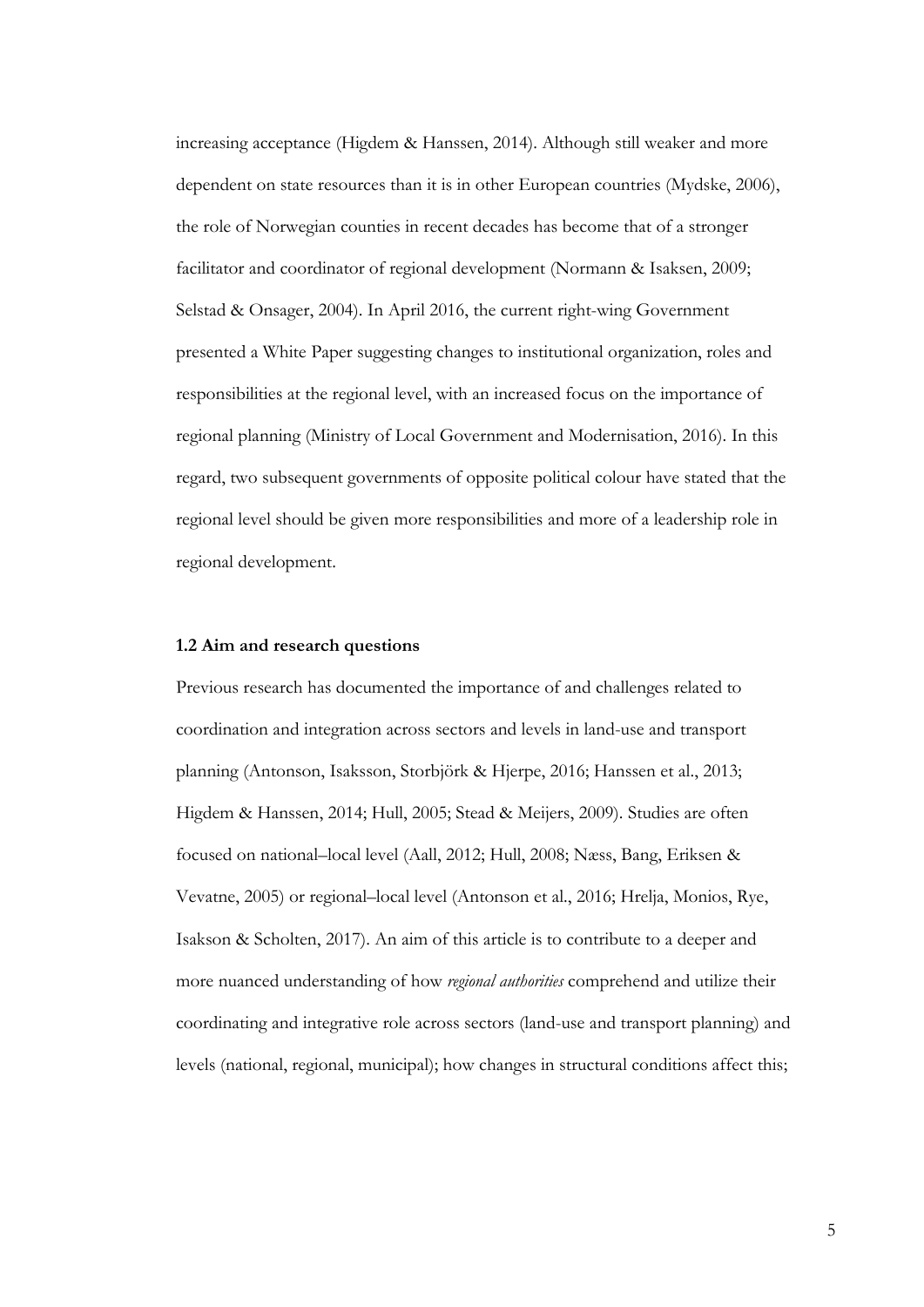how they influence goal conflicts and planning processes; and the goal achievement potential of plans.

The article is organized to answer the following research questions: (i) What are the most prominent goal conflicts negatively affecting the steering of land-use and transport developments in directions that lead to stopping traffic growth, and how do regional planning authorities manage these conflicts in planning processes? (ii) How have stronger tools in the PBA and increased responsibilities in relation to roads affected the ability of regional authorities to coordinate and steer land-use and transport planning in desired directions? Based on our findings, we discuss the effects of structural conditions on the fine-grained inter-agency dynamics in planning processes, and how this influences the resulting plans.

### **2. Theoretical framework**

Focusing on how regional authorities steer through coordination, we make the conditions for coordinated and integrated planning the basis on which we define our theoretical framework. We focus on conditions related to objectives, knowledge and power in planning processes as explanatory factors. Since our research concerns changes in structural conditions, and how these affect the interplay between actors, we also support our analyses with simple agency-structure theory.

### **2.1 Structures and agencies**

Starting with the latter, we relate to Bhaskar's (1993) notion of societal structures and agencies being separate entities that interplay and, over time, change and affect each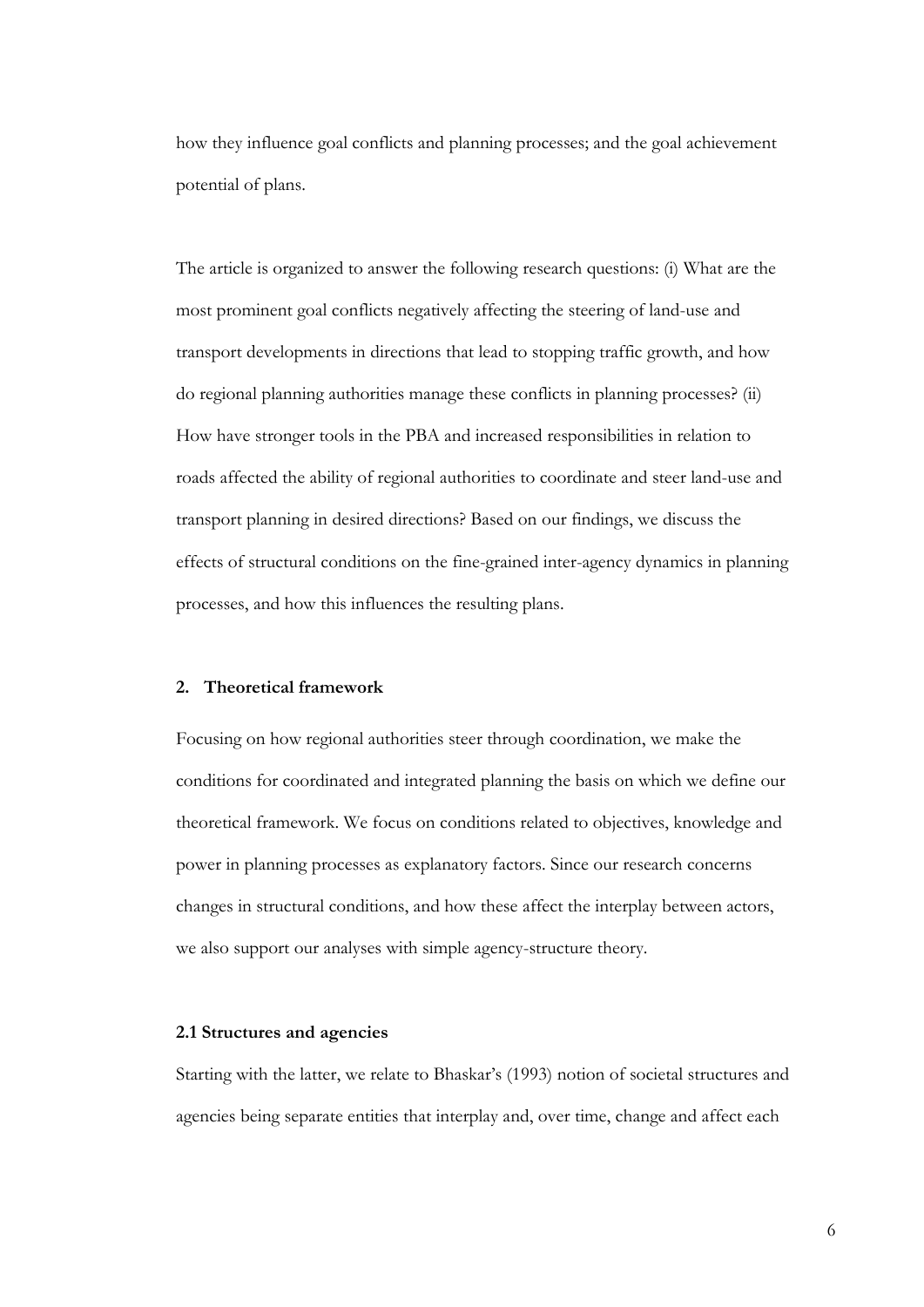other (Danermark, Ekström, Jakobsen & Karlsson, 1997). The most relevant societal structure in our research is the organization of responsibilities and powers for steering land-use and transport planning and development. The PBA is an important part of this structure, defining the rules for planning and decision-making concerning land-use. The main agencies we study are the public organizations involved in regional land-use and transport planning; the relevant national, regional and municipal authorities. Understood in this way, our research concerns how changes in societal structure (stronger tools in the PBA and increased road responsibilities) affect the interplay between the most relevant agencies, the mechanisms that are activated in these processes, and how this affects the goal achievement of plans.

## **2.2 Objectives, knowledge and power in planning processes**

Turning to the literature on coordinated or integrated planning, we find that planning systems (of the PBA kind) are increasingly being seen as mechanisms towards achieving policy integration and goal achievement across Europe (Stead & Meijers, 2009; Hull, 2005; Owens & Cowell, 2002). This is a response to the emergence of new, cross-cutting and complex problems that require fragmented organizations to coordinate or integrate their actions (Antonson et al., 2016; Bryson et al., 2015; Hrelja, 2015; Hull, 2005; Hurlimann & March, 2012; Stead & Meijers, 2009). Goal conflicts are embedded naturally in these processes, and the actors may have different understandings and knowledge concerning what the problems are and how they could or should be resolved. Often, there will not be an institution that has the legitimacy or power to coordinate and steer towards defined objectives, and this could result in power vacuums and/or conflicts. In such situations, spatial planning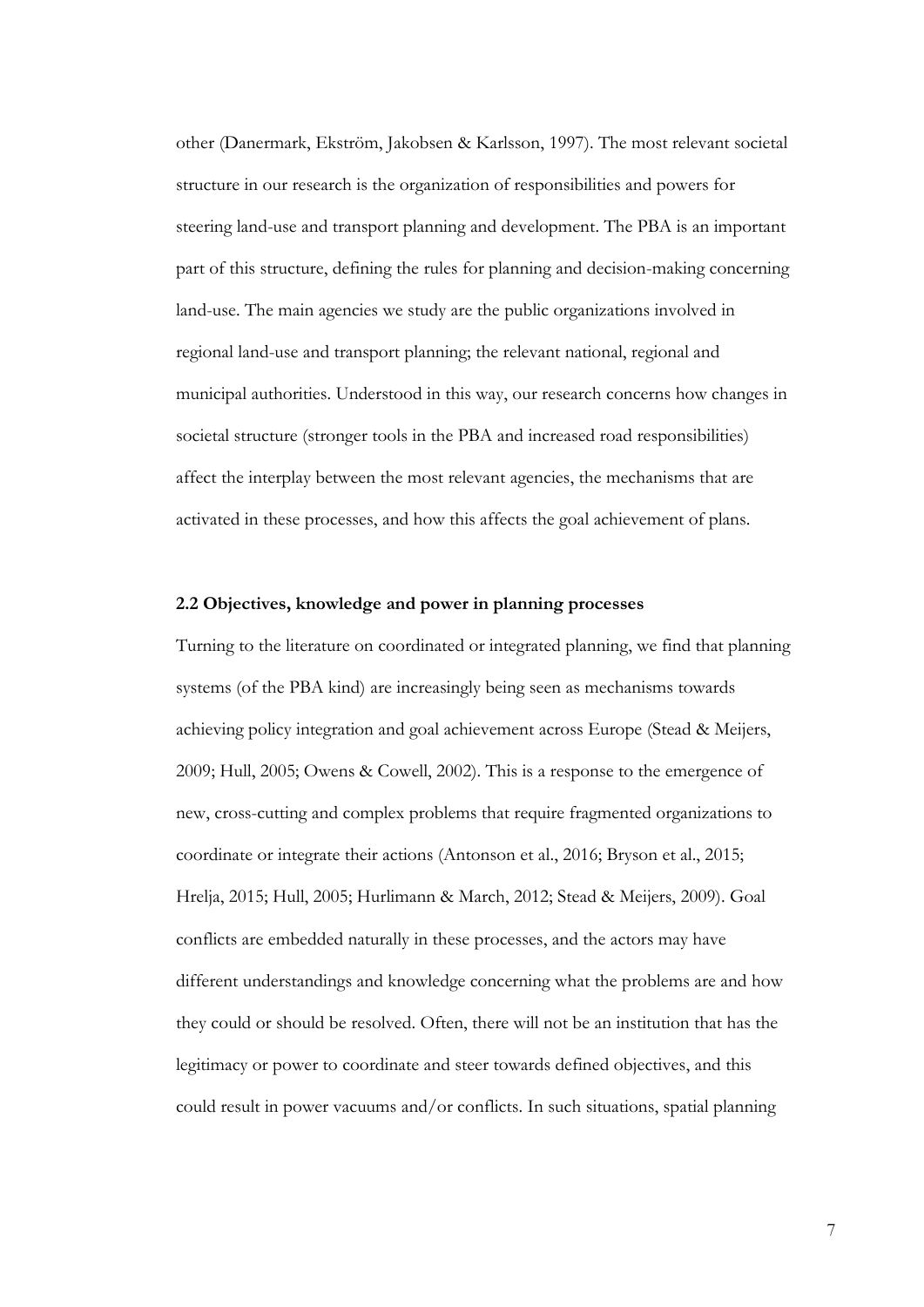can have a dual role (Stead & Meijers, 2009): one role defining an overarching framework for the integration of sectoral policies, giving room for communication between sectors and/or developing common planning concepts, understandings and goals; the other role being objective-setting, where long-term visions in spatial plans could be a key way of affecting the allocation of resources in different sectors, and moderating *"political short-termism in public policy-making"* (Stead & Meijers, 2009, p. 329). Throughout this literature, objectives/goal conflicts,

knowledge/understandings and power stand out as key issues. We chose to focus on these as potential explanatory factors.

Agreement on *objectives* is understood as an important factor explaining the successful implementation of projects or strategies (Bryson et al., 2015; Offerdahl, 2005). Goal conflicts are embedded naturally in many planning processes (Flyvbjerg, 1998) and spatial planning has the potential to forge agreements about common interests and goals across policy sectors (Hurlimann & March, 2012; Stead & Meijers, 2009). Goals are not simply given, they need to be understood as *"practical and political problems to be formulated, reinterpreted, continually re-evaluated and reconstructed"* (Forester, 1989, p. 19). Schön (1983) discusses the processes of *problem-setting* in plan-making, where planners more or less consciously stress some issues and downplay others, clarify some alternatives and obscure others. The objectives held or safeguarded by various actors are the main reasons they contribute to planning processes, and the existence of objectives may be understood as a main cause of planning processes being initiated. How objectives are prioritised in these processes will affect the plan-making and the plans, since efforts will be focused on arriving at solutions contributing to the most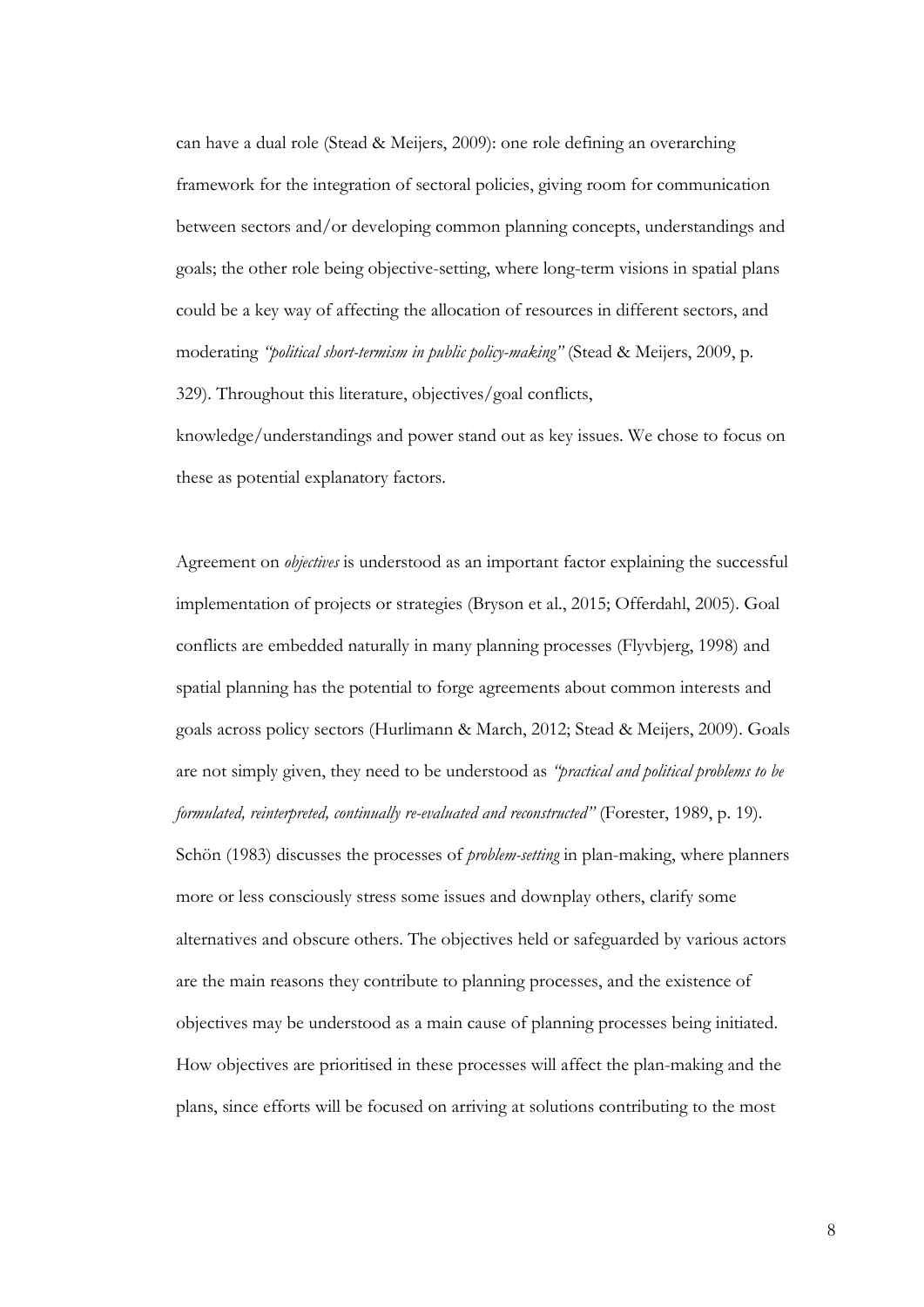prominent objective(s) being achieved. Hence, conflicts in planning processes often concern prioritisation of conflicting goals.

Objectives, knowledge and power are reciprocally interrelated, as illustrated in Figure 1. What are defined as key objectives will affect what knowledge is understood as relevant and valid, since knowledge concerning how these objectives are achieved will be emphasized. Objectives will also affect the power balance between the actors, where those more relevant in achieving defined objectives become more powerful. Objectives, knowledge and power affect one another, the planning processes, and hence the plans and developments being the outcome of the processes (Tennøy, 2012a).



*Figure 1: Objectives, knowledge and power of the actors in the planning processes reciprocally affect each other, the planning processes, the plans and developments (figure based on Tennøy, 2012a).*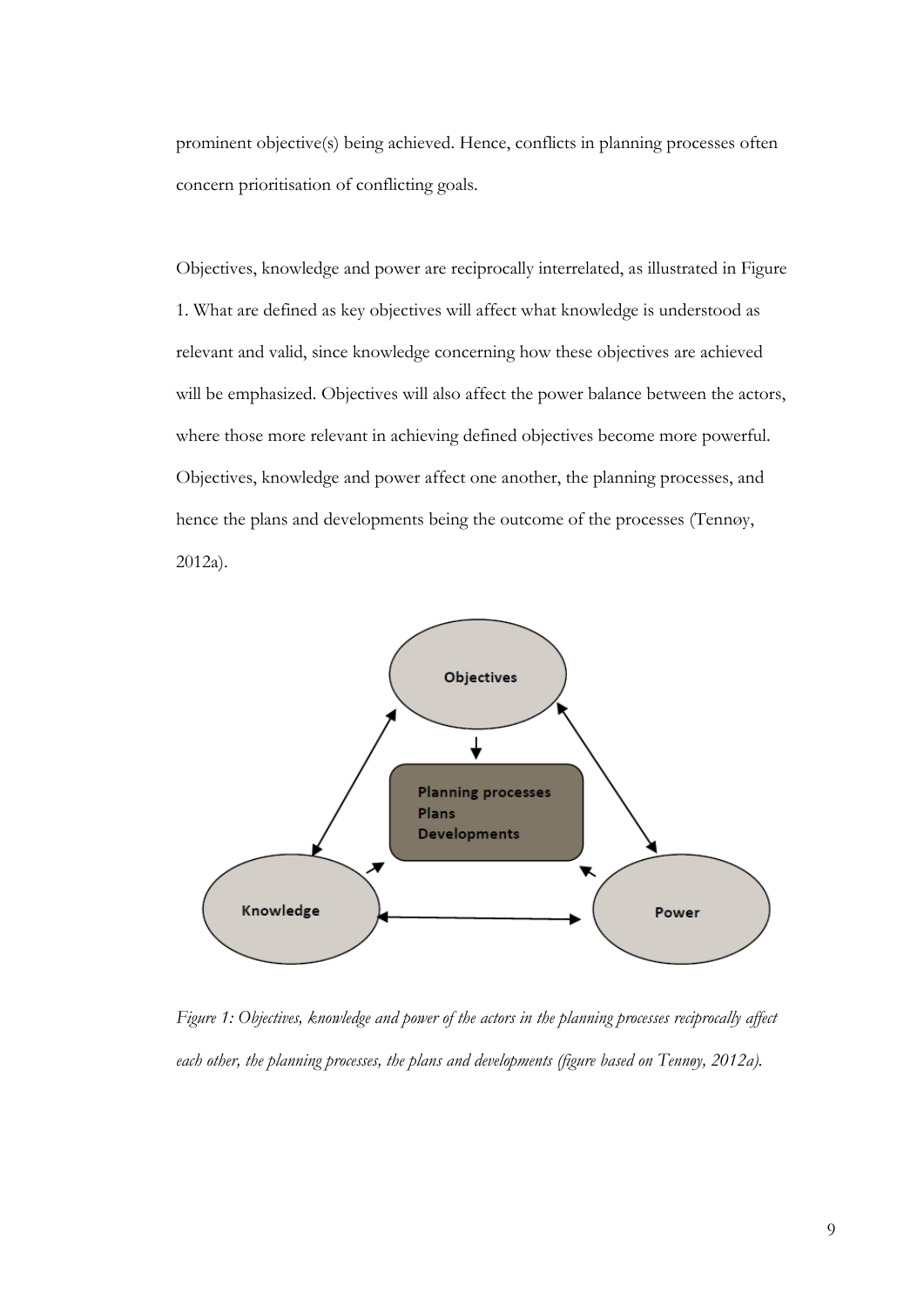Shared *understandings and knowledge* concerning the issues at hand, and potential ways of achieving defined objectives, are other keywords when discussing coordination and steering land-use and transport developments in directions contributing to goal achievement (Bryson et al., 2015; Næss, Hansson, Richardson & Tennøy, 2013; Stead & Meijers, 2009; Tennøy, 2012a; Tennøy, Hansson, Lissandrello & Næss, 2016). Knowledge *produced* in planning processes – analyses, recommendations and the plans themselves – is supposed to inform decision-making actors. Knowledge held, accepted and applied by actors in the process will influence the knowledge, recommendations and plans they produce (Tennøy et al., 2016). Since planning processes are normally inter-disciplinary, conflicts often occur over what knowledge and which understandings are to be understood as the more valid, relevant and 'true'. The knowledge used will affect how objectives are prioritised, as this affects problem definitions and understandings of alternative ways of solving problems. It will also affect power distribution, since those holding what are understood as more relevant knowledge or methodologies may become more powerful.

Distribution and exertion of *power* will obviously affect whether regional authorities are able to coordinate and steer land-use and transport planning, and also the plans and developments that are outcomes of the processes (Flyvbjerg, 1998; Hull, 2005, 2008; Stead & Meijers, 2009; Tennøy, 2012a, 2012b). Lukes's (2005) three dimensions of power are relevant when analysing planning processes. He orders power as: Direct power, exercised to win in open conflicts; agenda-setting power, exercised to affect which issues are given prominence; and structural power, defining 'the order of things' and the actors' roles in this order. Whether and how different actors exert the power they possess is another important factor (Flyvbjerg, 1998).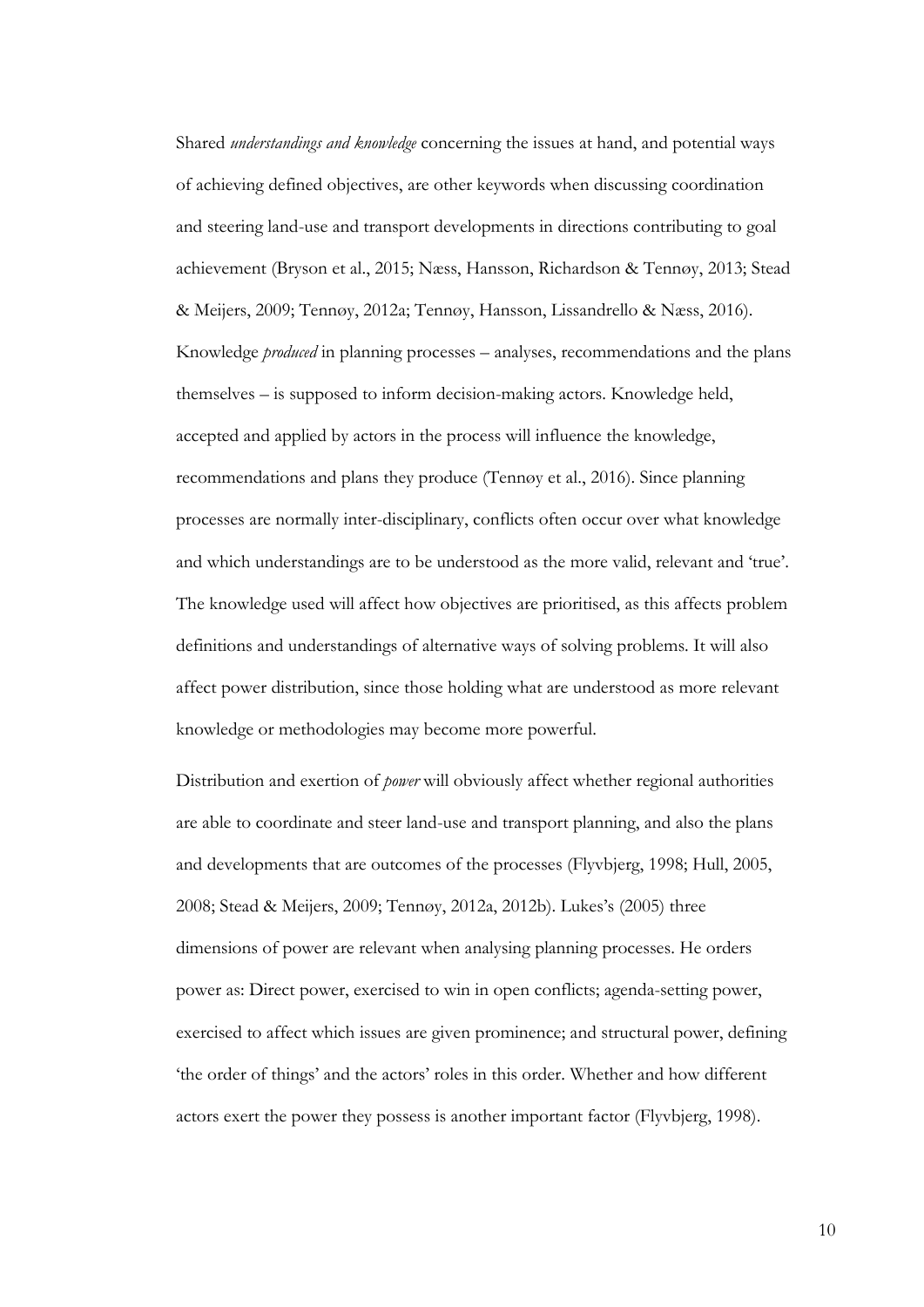Power-distribution and exertion among involved actors affect which objectives are given prominence and what knowledge is used, since those most powerful have most influence on these issues.

# **2.3 Potential effects of stronger PBA tools and increased responsibility for roads**

During our research, we investigated how changes in societal structure affected the way relevant actors acted and interplayed, and whether this strengthened the ability of regional authorities to coordinate and steer land-use and transport planning in directions contributing to stopping traffic growth. We focused on mechanisms through which increased responsibility for roads and new clauses (which make the PBA a stronger tool) might contribute to clarifying goal priorities and reducing goal conflicts as well as increasing and aligning knowledge and understanding and strengthening the power of counties to coordinate and steer.

Where goals are concerned, the revised PBA (Ministry of Local Government and Modernisation, 2008a) has stronger goal formulations and mechanisms for communicating governmental objectives and priorities than the previous PBA. The opening sentence states: *"The law should promote sustainable development for the benefit of the individual, society and future generations"* (PBA §1-1). Sustainable development was not mentioned in the previous law. The new law states that every four years the King (i.e. the Government) will document national expectations for regional and municipal planning, this to promote sustainable development (PBA §6-1). In 2014, after a long process, the national planning guidelines for coordinated housing, land-use and transport planning, dating back to 1993, were revised with minor changes (Ministry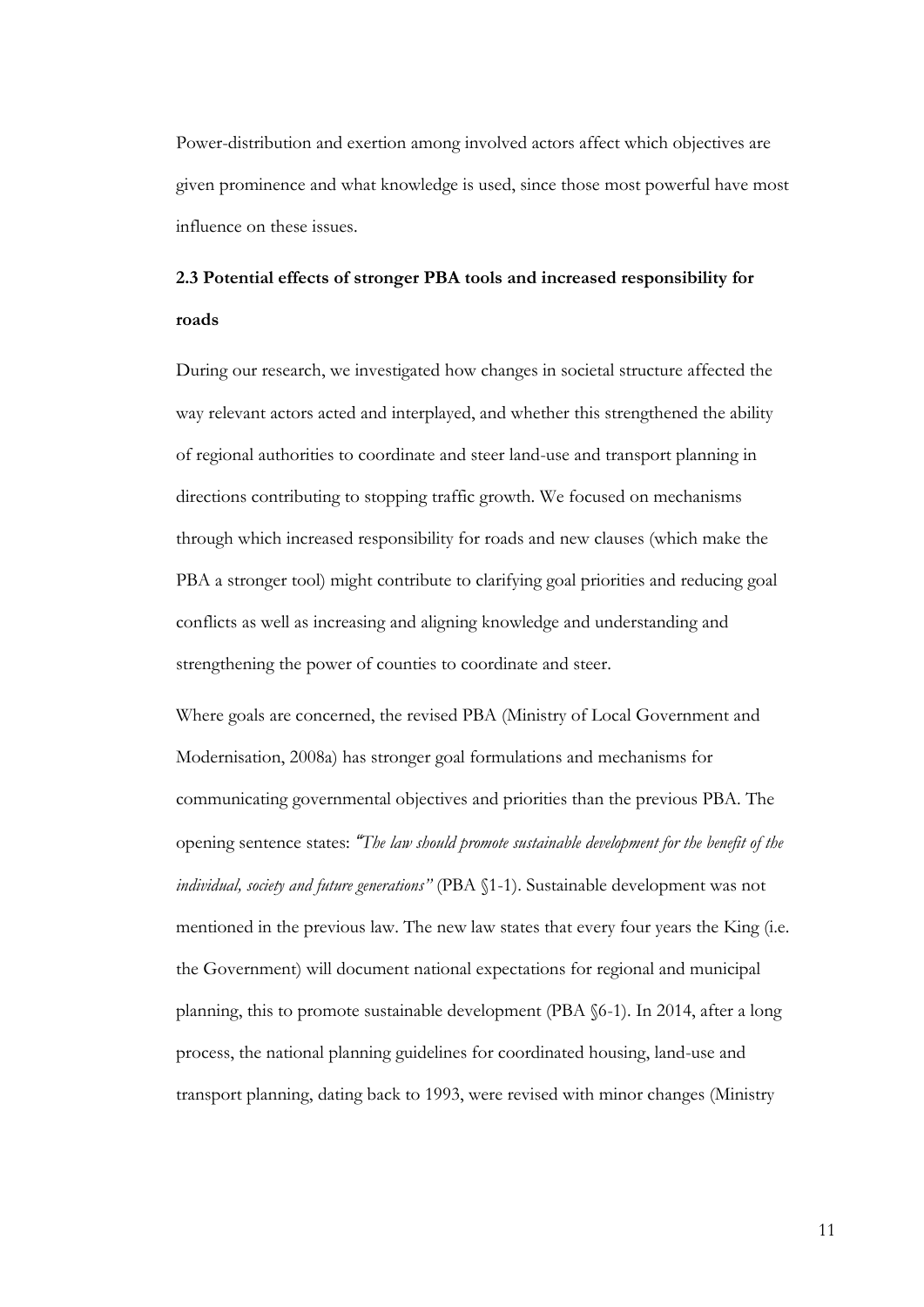of Local Government and Modernisation, 2014). The revised PBA introduced mandatory regional planning strategy processes, where every four years counties decide which plans need to be developed in the coming four years (PBA §7-1). These changes could clarify goal priorities at national level, increase the legitimacy of sustainability objectives, e.g. stopping traffic growth, and reduce goal conflicts. They could also lead to clarifications and priorities at the regional level, and thus strengthen their ability to coordinate and steer. With increased responsibilities for roads and transport budgets, counties were given leeway to set priorities between public transport service improvements, road safety, bicycle infrastructure and new roads. This could lead to changes in priority towards more traffic-reducing developments of transport systems.

The introduction of mandatory planning forums in the revised PBA could improve knowledge-sharing and development of common understandings. According to the new §5-3, regional authorities have to initiate and organize forums where intentions are to clarify and coordinate state, regional and municipal interests in regional and municipal plans. One could expect that transferring 80 per cent of national roads to the regional level would increase county expertise in road issues, and hence gather road and public transport competence at the regional level.

Changes directly affecting power include new responsibilities for roads and the introduction of the possibility to determine formally binding provisions in regional land-use plans (§8-5). The latter allows for binding municipalities with respect to selected, important land-use issues, and is understood to have the potential to become a powerful tool in steering land-use developments. The transfer of 80 per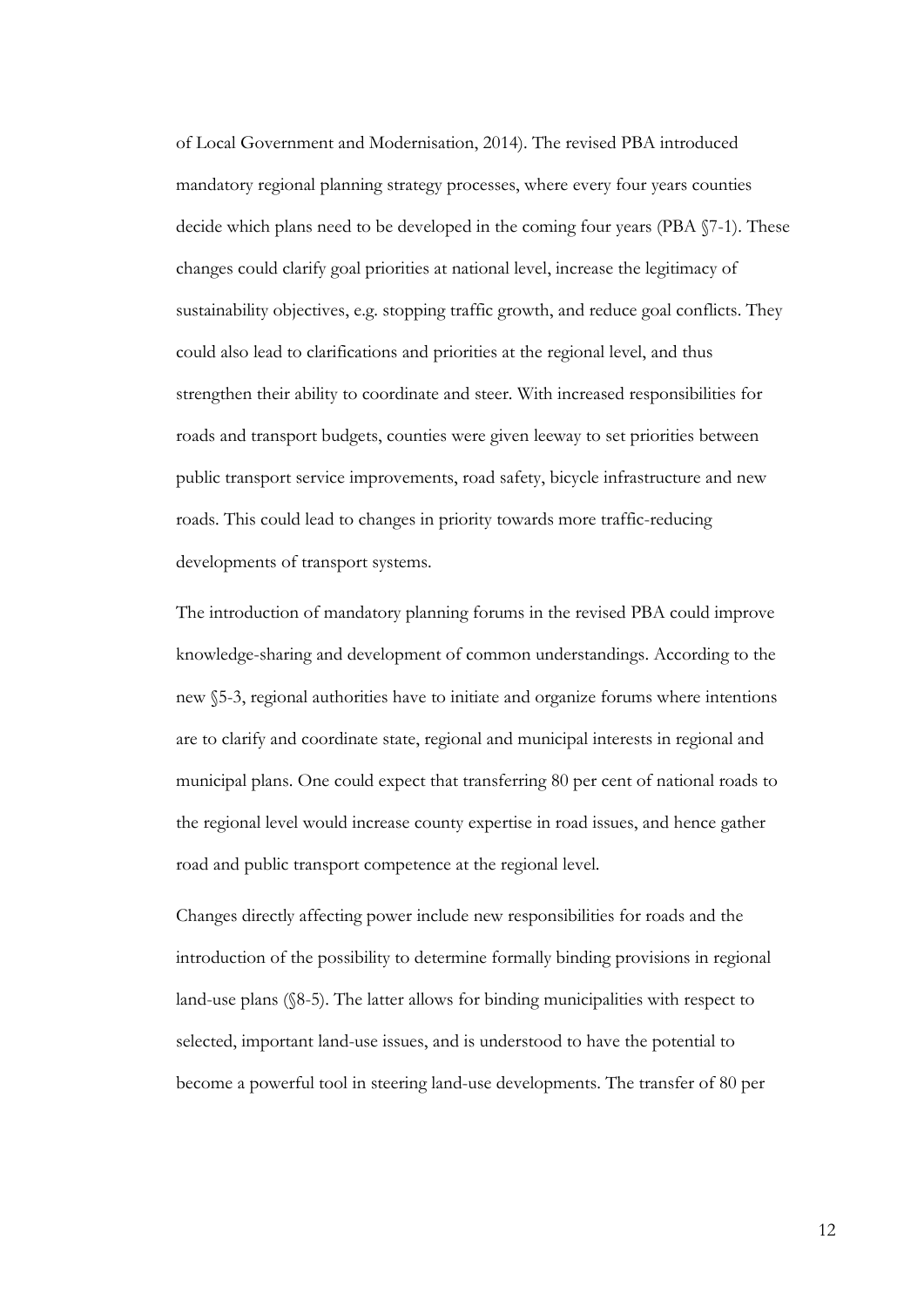cent of national roads to counties is a direct transfer of formal and financial power. It has the potential to contribute to the ability of counties to coordinate and steer transport sector developments to stop traffic growth if it is decided to exercise power to this end.

Our preliminary understanding is that stronger tools in the PBA and increased road responsibilities can contribute to clearer priorities, to more common understandings of problems and potential solutions, and to more power at the regional level. In turn, this will enable counties to manage conflicts and steer land-use and transport planning and developments in ways contributing to reduce traffic growth.

## **3. Research design, methodology and data**

Our research was designed as case studies in 6 of the 19 Norwegian counties. We searched for counties with different experiences of stronger PBA tools and increased responsibilities for roads. We selected the two counties that at the time had introduced binding provisions in their regional land-use plans (Vestfold and Nordland), two counties that had made a special effort to coordinate land-use and transport planning but had not used binding provisions (Akershus and Sør-Trøndelag), and two counties that had issues with respect to coordinating land-use and transport planning (Hordaland and Buskerud). Hordaland county adopted binding provisions in its regional plan after we had selected the case counties.

Main data collecting methods were document studies and semi-structured in-depth interviews. In document studies, we concentrated on revisions of the PBA and on the reform involving transfer of responsibilities for roads to counties. We also read relevant recent planning and policy documents produced by the case counties. These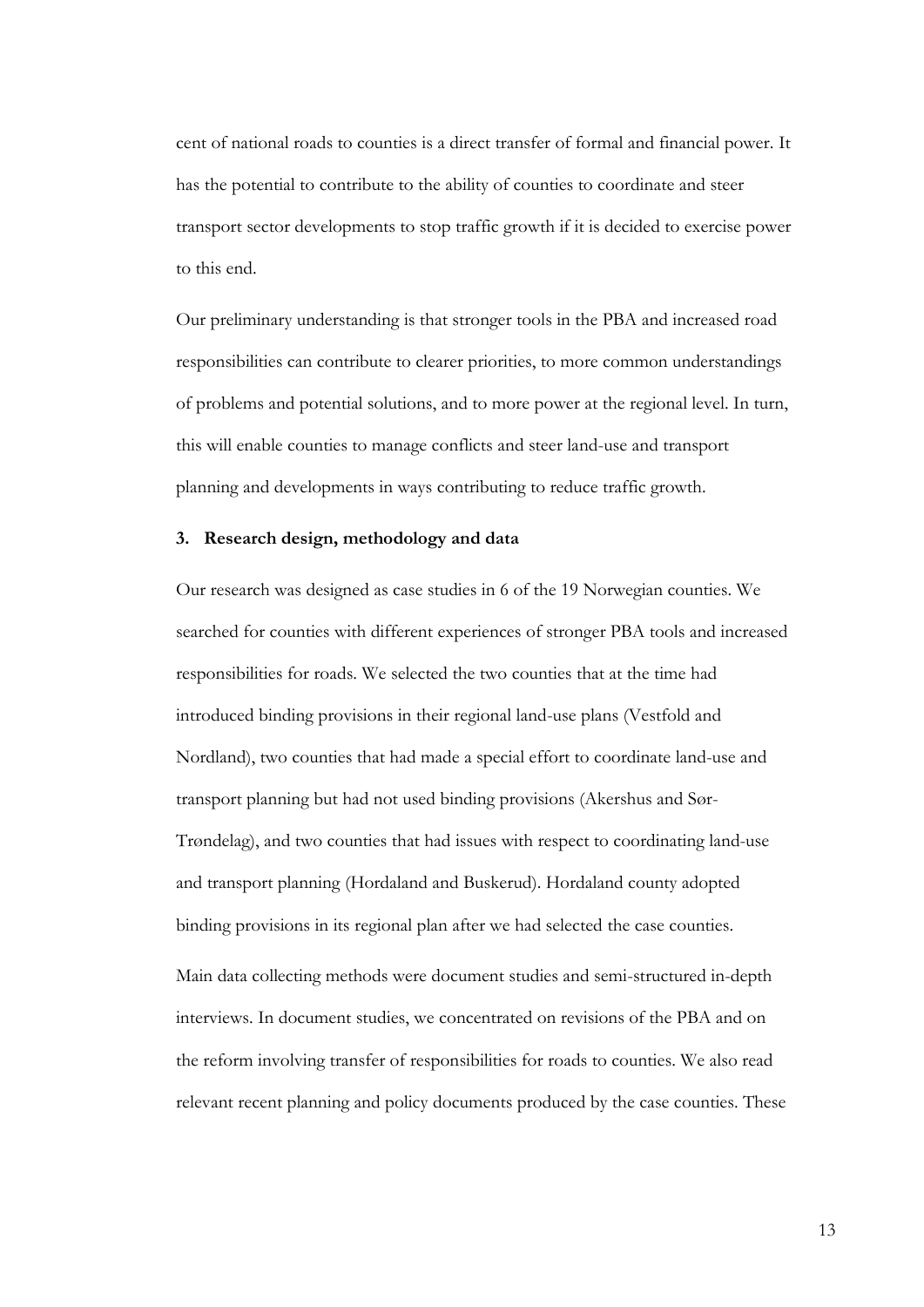were mainly land-use plans, transport plans and planning strategies. In our reading, we focused on goal formulations and goal conflicts, whether land-use and different modes of transport were analysed in integrated or coordinated ways, how nonbinding and binding (where relevant) provisions were formulated, and who had been involved in the planning processes.

To get an insight into processes related to land-use and transport planning, and how coordinated these processes were, we interviewed heads of the planning and the transport departments in each county, the planning coordinator, and in some cases other relevant actors (see appendix A for an overview of interviewees). Ideally, we would have interviewed more municipal and national actors. Within delimited frames, we decided to focus on regional actors. Interviews were conducted between March 2015 and September 2016. Seventeen interviews were conducted, some with two or three interviewees, each lasting for about two hours, and all but one face-toface. As part of quality assessment, almost all interviewees controlled and corrected our minutes from the interviews. We focused on: (i) conflicts and conflict management in land-use and transport planning processes, (ii) how new responsibilities and PBA tools had been implemented, especially binding provisions, (iii) whether stronger PBA tools and increased responsibility for roads had affected objectives, knowledge and power in relevant planning processes, and (iv) coordination between land-use and transport planning (see appendix B for interview guide). We also participated in a conference organized by Nordland county and a seminar by Hordaland county concerning how their newly approved binding provisions could be implemented positively in municipalities.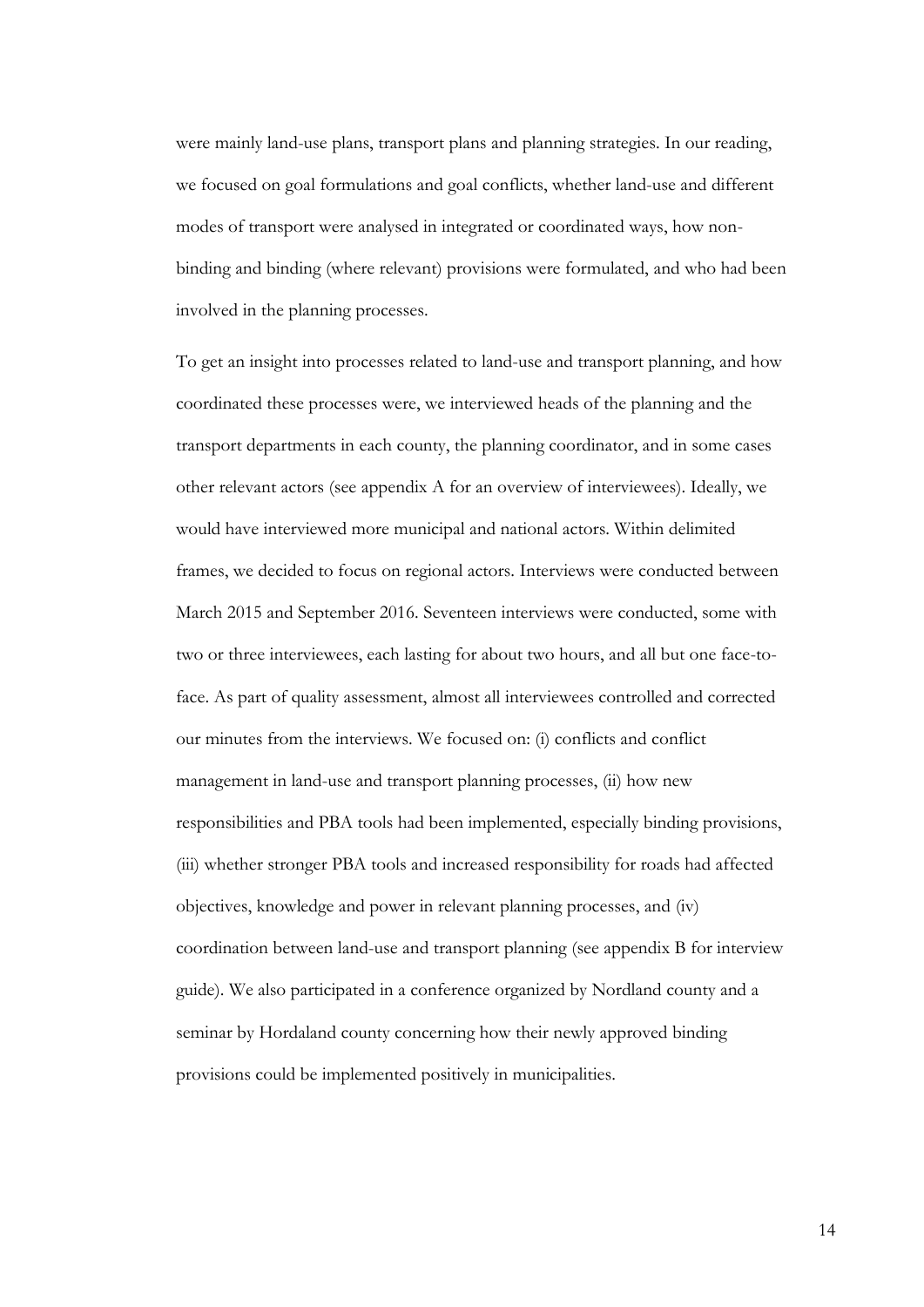In each case, we analysed data from the documents and interviews to develop context-related answers to our research question (operationalized in much the same way as the interview guide). There was a high degree of consistency between the documents and what the different interviewees said. If data were contradictory in any way, we checked with interviewees and documents for clarification. We also conducted cross-case analyses aimed at arriving at explanation-building generalization (Bergene, 2007). Here, we analysed similarities and differences between the experiences of the counties. We also analysed our data in a structure-agency perspective. We focused on how changes in the structure (changes in the PBA and road responsibilities) had affected the acting and interplay among the most relevant agencies (national, regional and municipal authorities), and how this had affected the ability of regional authorities to coordinate and steer in desired directions. In the text, we refer to case counties rather than to individual interviewees, since we mainly compare differences between cases.

Towards the end of the project, we presented preliminary findings, analyses and conclusions in an open seminar, and representatives from three case counties commented (all case counties were invited to the seminar). The discussions served as a quality assessment of our findings, and left room for deepening our understanding of findings and their implications.

### **4. Findings**

**4.1 Goal conflicts and how they are managed by regional authorities in planning processes**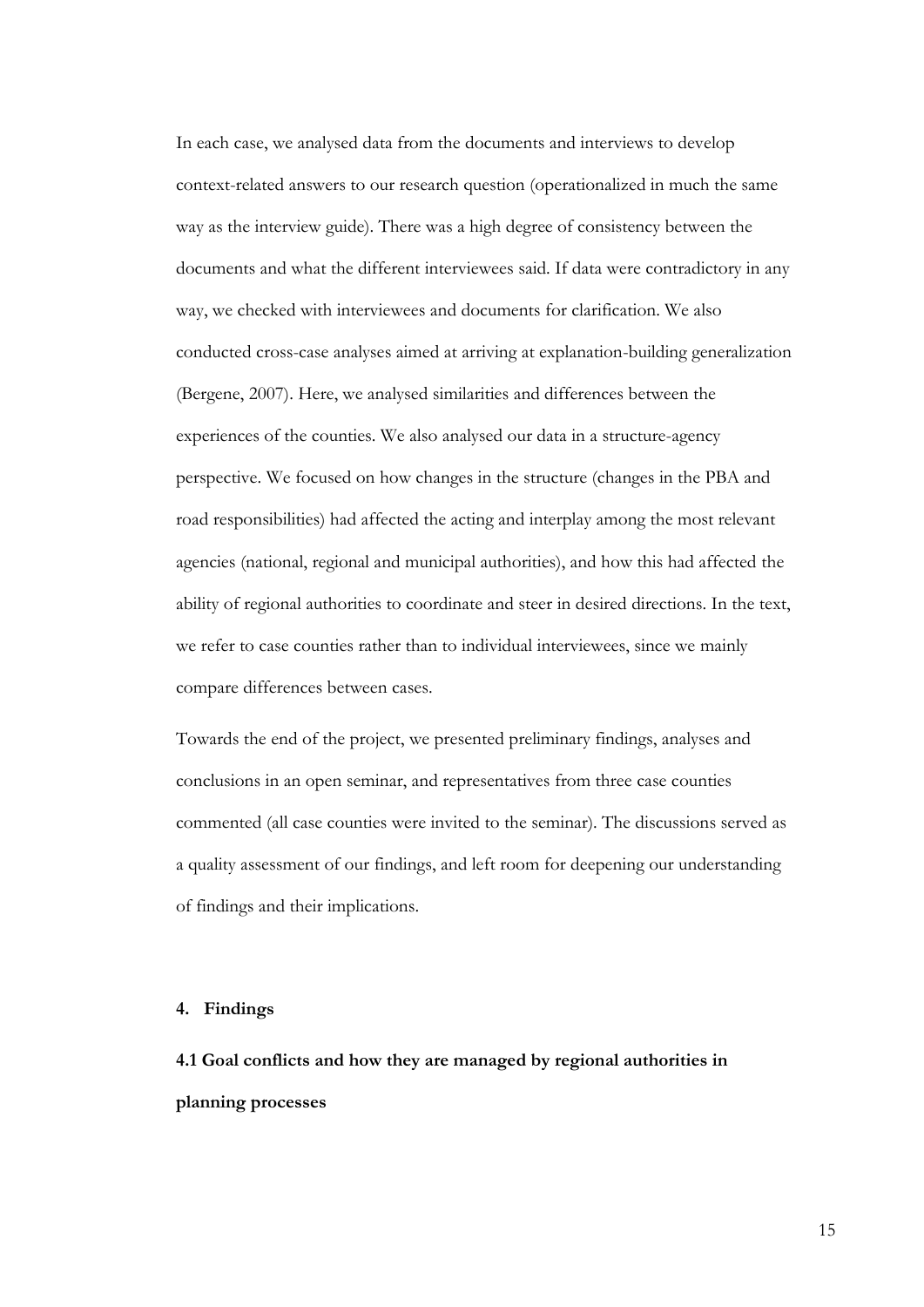Our first research question concerned goal conflicts that negatively affect achievement of the zero-growth objective, and how regional authorities manage them in planning processes.

### **4.1.1 Prominent goals and goal conflicts**

When listing main objectives in land-use and transport planning the answers were similar from county to county. Most interviewees mentioned stopping traffic growth or reducing traffic volumes, especially in urban areas. This was often concretised to sub-objectives like improving conditions for walking and cycling, improving public transport services, urban development in the form of densification and transformation rather than sprawl, and strengthening the competitiveness of city centres versus out-of-city shopping centres. Several interviewees referred to the zerogrowth objective. Other objectives often mentioned were; making cities more attractive and liveable, land conservation (for agriculture, nature, outdoor recreation) and protection of cultural heritage (landscapes, buildings). The objectives were also stated in plans and policy documents (such as Akershus County & Oslo Municipality, 2015; Hordaland County, 2015; Trondheim Region, 2015). We can see an interesting tendency towards stronger goal-formulation in newer documents. For instance, the regional plan for sustainable land-use developed by Vestfold county (2013) states that one objective is an environmentally friendly, safe and efficient transport system. In their newly adopted planning strategy (2016), a County Council decision concerning zero-growth in traffic volumes on regional roads is referred to, and the regional plan states that the upcoming transport plan will suggest strategies towards achieving this objective.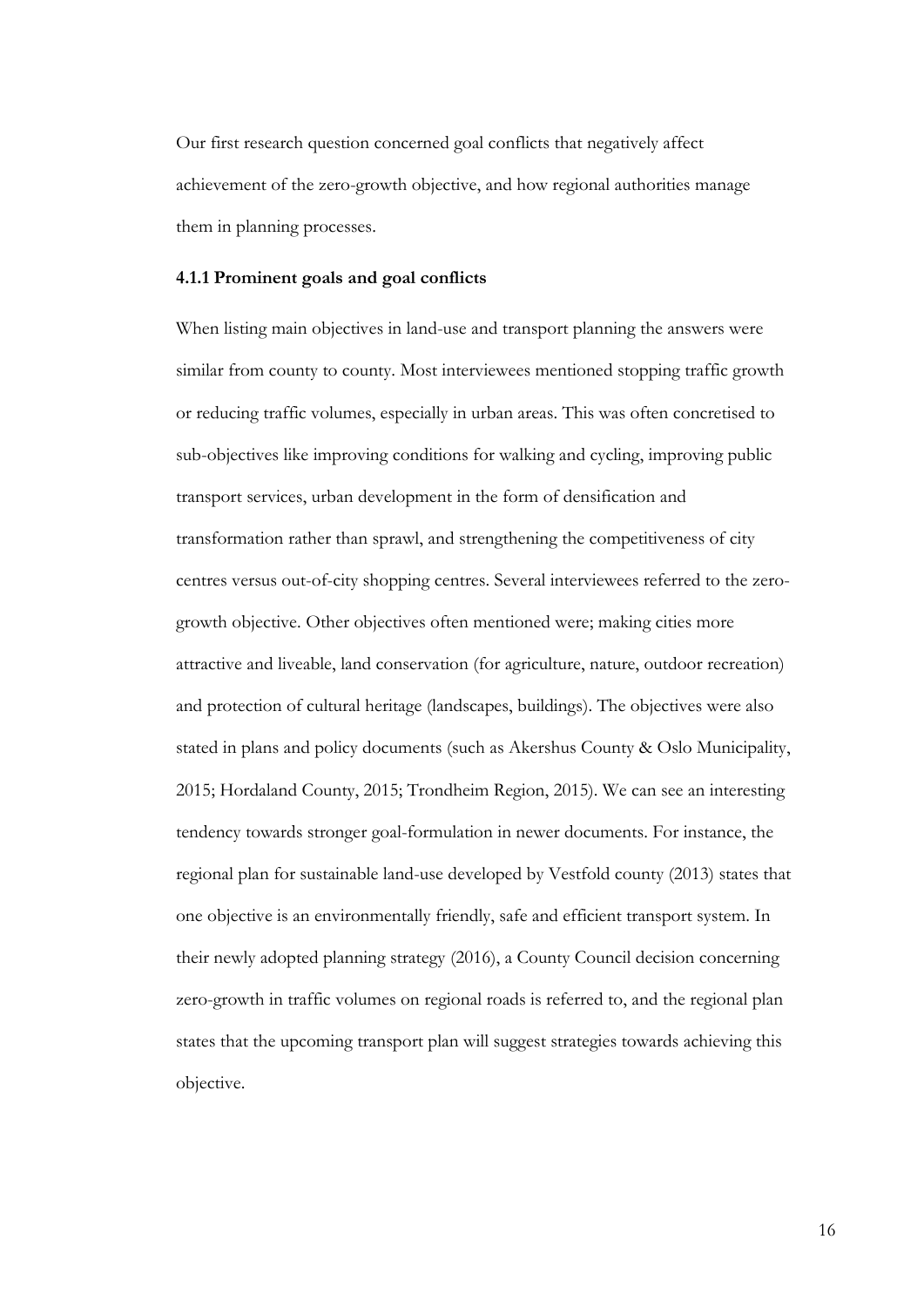Most interviewees focused on conflicts between overall objectives (which they felt responsible for achieving) and more local municipal objectives. A recurring conflict was municipal land-use plans, where municipalities with growth ambitions propose or allow plans for housing development, retail and industry – these in locations where they cause high demand for transport and car-traffic shares and often encroach on agricultural land. Developments like these usually affect roads and public transport investments and expenditure for counties, as for example when new housing projects are planned in areas that need to be facilitated with roads and public transport. Such plans are often initiated by landowners and/or developers, and municipalities want to allow the development. This is very much in line with what Antonson et al. (2016) found when investigating relations between regional and municipal planners in Sweden.

In some counties, the interviewees discussed goal conflicts between overall objectives, translated into concrete issues. This often concerned densification in and close to city centres, where the best agricultural land as well as cultural heritage landscapes, buildings and other artefacts were often found. Several interviewees mentioned goal conflicts around road investments (region enlargement, reduced travel resistance, traffic safety, but also increased traffic) and reduced traffic growth, and most mentioned goal conflicts between investments in roads versus financing public transport.

# **4.1.2 How regional authorities manage conflicts in regional plans**

Counties are responsible for producing several different plans, with strategic land-use plans and plans for public transport and roads, the most relevant in our context.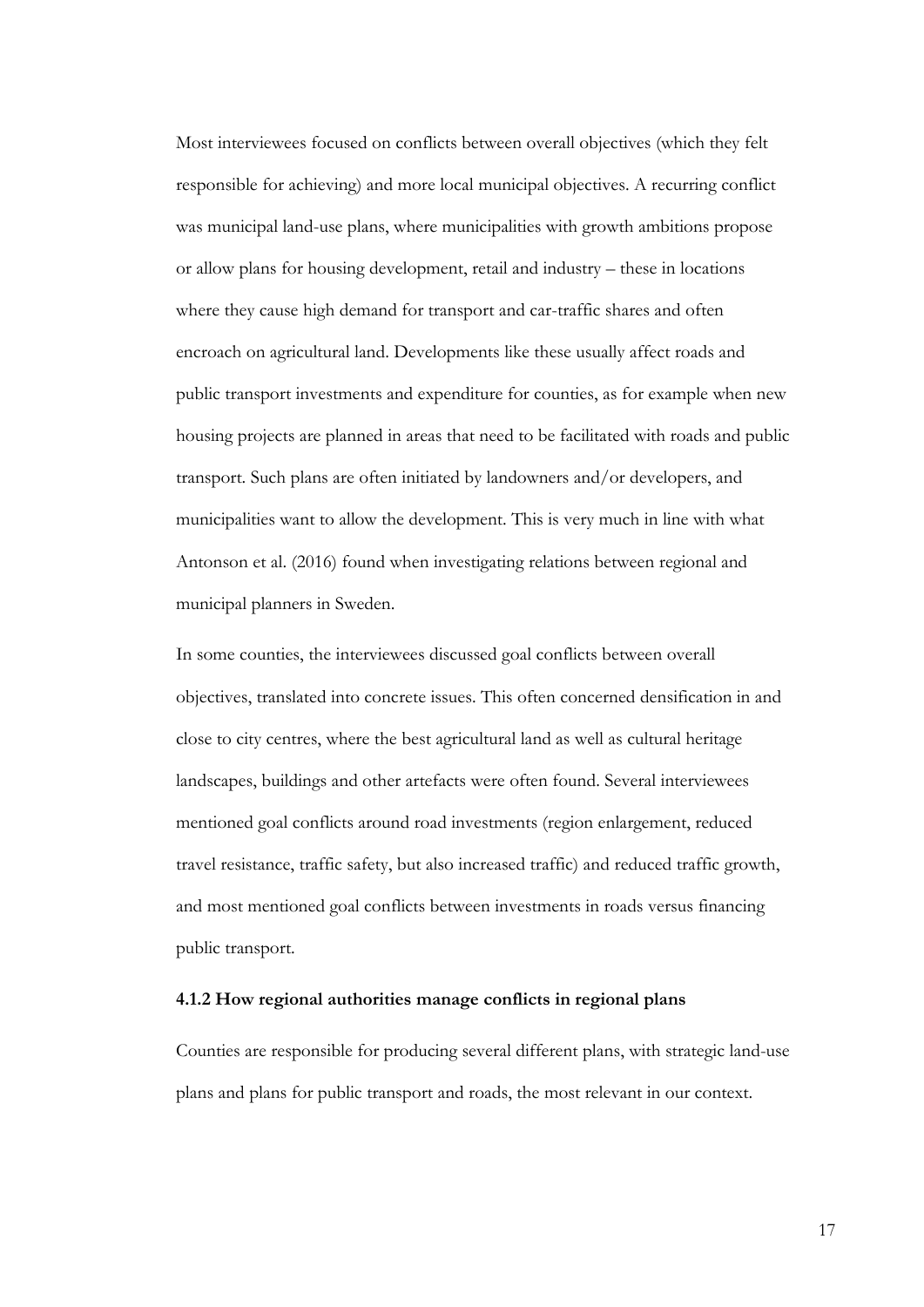Transport departments in counties are responsible for public transport and regional road plans and produce action plans annually in accordance with budgets approved by the County Council. These are often, but not always, anchored in more strategic plans. In all county cases, it is the public transport agencies that make proposals concerning public transport, while the National Public Roads Authorities (NPRA) write up proposals for investments, maintenance and operations related to the counties' roads. The proposals are normally based on steering signals from the County Council and the previous year's plans and budgets. The county administration may suggest changes before political cases are written up for approval by the County Council. Making these plans is understood to be more administrative than political.

Judging by interviews and documents, it seems that planning processes concerning public transport and roads take place in parallel, and do not involve much coordination, discussion, making priorities or settling disputes. Interviewees explained that public transport and roads were separate budget items, that budget shares were similar from one year to the next, and that there was never much to discuss. One interaction point was around infrastructure development. There were discussions and trade-offs around road budget processes with regard to the distribution of available budgets between road maintenance, traffic safety improvements, and the facilitation for modes of transport other than cars. Counties are vague when explaining the role of municipalities in transport plan processes. Municipalities obviously make demands for the improvement of roads and public transport services. On the basis of our interviews were unable to figure out how priorities were decided between projects in different municipalities. One county, Sør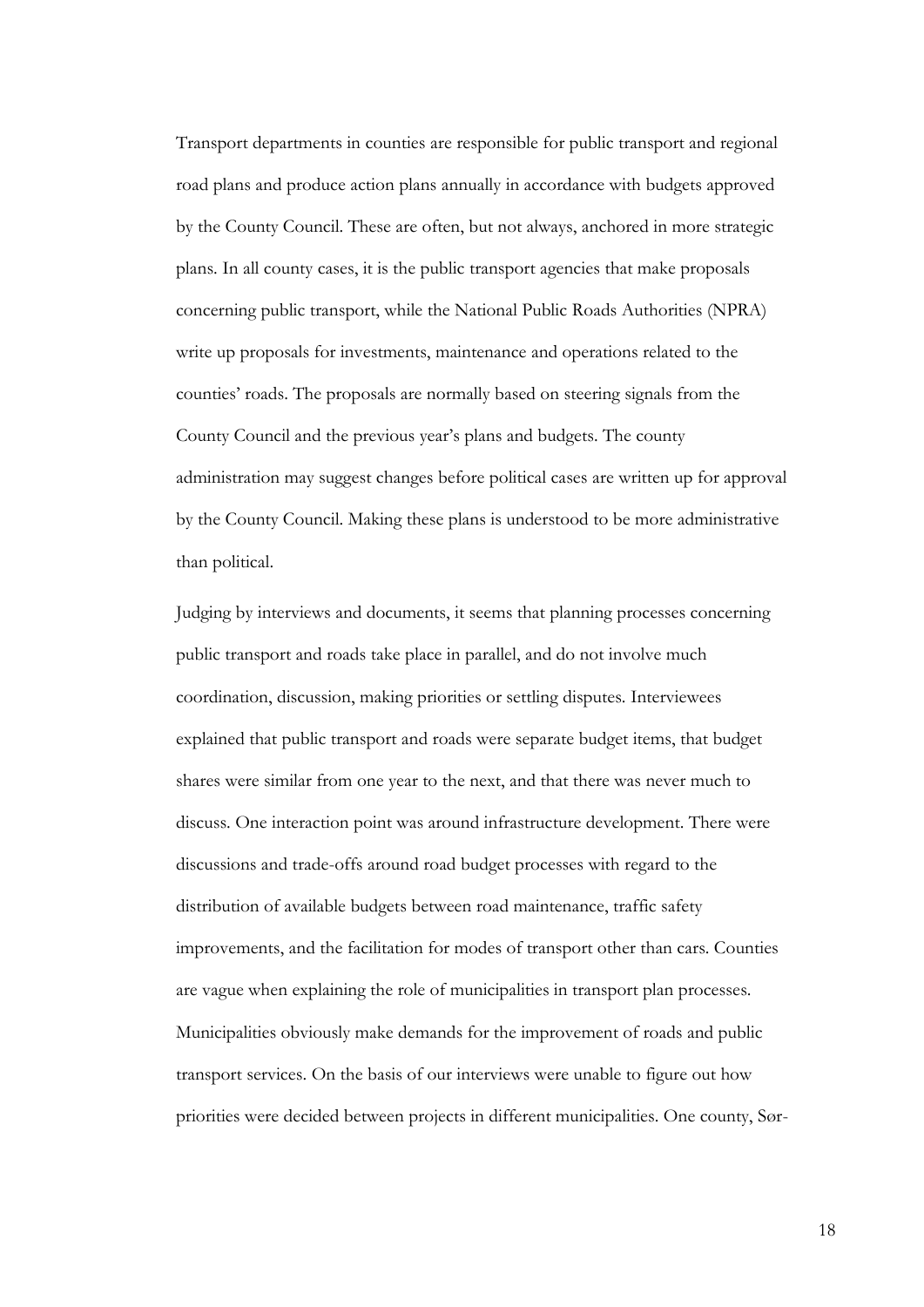Trøndelag, met with relevant municipalities to decide which main roads should be upgraded to better serve aquaculture businesses. They decided on a 'salmon-route', and made clear that municipalities were expected to locate new aquaculture developments accordingly (Sør-Trøndelag County, 2016).

These findings indicate that there is not much process or coordination across levels or sectors in counties' transport planning processes. However, this may change. Several counties are making or planning to make more comprehensive regional transport plans where different modes of transport are seen in relation to one another. This is supposed to allow for analysing and discussing how funding should be used to achieve defined objectives. The comprehensive plans we have seen so far, however, are more like plans for roads, bicycles and public transport all in the same document rather that integrated transport plans (Hordaland County, 2012; Nordland County, 2012). Interviewees in Vestfold county explained that they had taken responsibility for the previous transport plan process for the first time. They invited municipalities to participate, together with other relevant actors, and found that this was a good, political process. Vestfold recently decided to make a regional, comprehensive transport plan (Vestfold County, 2016), while other counties aim to proceed with similar processes.

Counties aim to involve municipalities and other agencies in producing regional landuse plans, as well as sub-plans for retail development, and processes for deciding formally binding planning provisions in regional plans. These processes vary in scope. In some cases, there is year-long, intensive, collaboration with several seminars and hearings on strategies, preliminary drafts and concrete solutions (for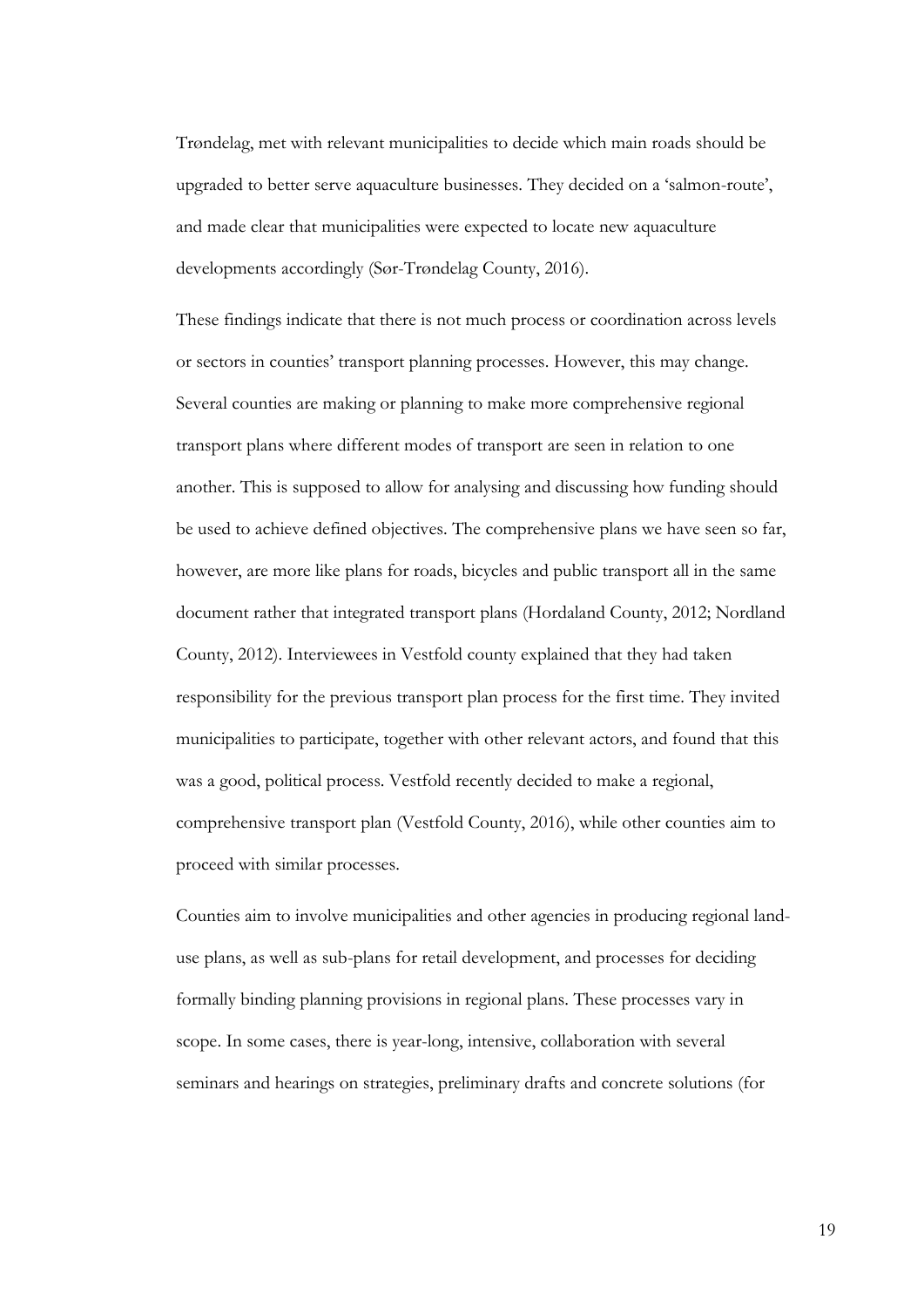instance, Vestfold). In others, the county administration draws up a draft which is sent to municipalities and others for comment and input (for instance, Sør-Trøndelag). The county interviewees report varying degrees of conflict in these processes. Also, the three counties that had included binding provisions (Hordaland County Council, 2014; Nordland County Council, 2013; Vestfold County Council, 2009) reported varying degrees of participation from municipalities. Different issues were discussed, and different conflicts arose. In one case, this was mainly about which centres should be included as areas where shopping centre developments were allowed (Nordland). In the other two cases it was also about the strategies that should be followed in centre and retail developments, how restrictive the provisions should be, and how they should be written up (Vestfold and Hordaland).

Counties have good and established routines for cooperation between land-use and transport departments on a case-by-case basis. Typically, they consult each other when a plan or project may affect the other's issues. Some also routinely send plans to the other department for comment, or have checklists that determine whether other departments should be consulted. Employees in different departments work closely, and discuss each other's issues with ease. Some interviewees said that there had been more cooperation between the sectors 'lately'. Several interviewees, from both sides, also saw a demand for more cooperation on the more strategic planning and policy levels. Politicians in some counties have asked in particular for more coordination and cooperation, and some have decided through their regional planning strategy discussions that they need to develop coordinated land-use and transport plans. We will return to this point later in the article.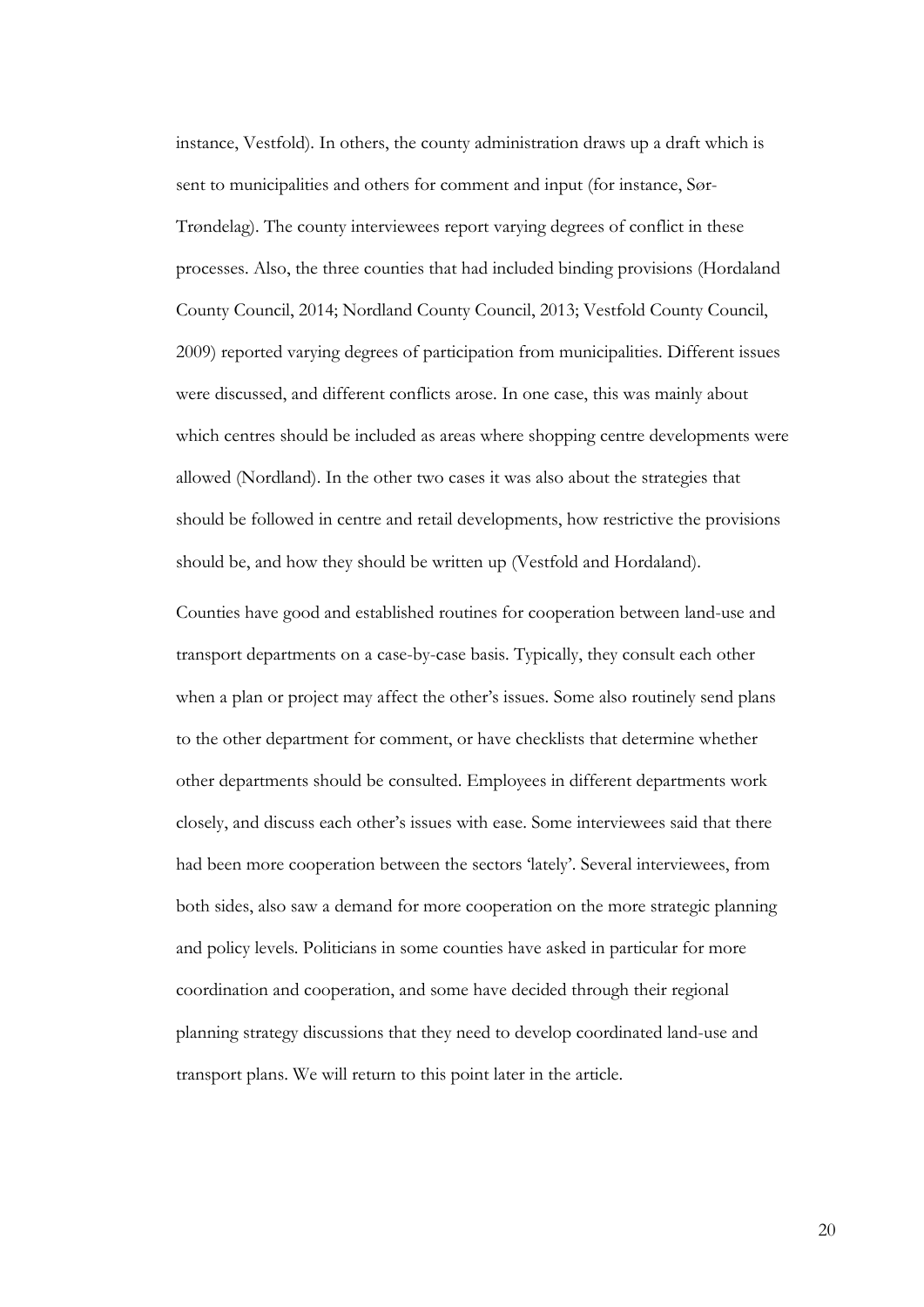# **4.1.3 How regional authorities manage conflicts in municipal land-use planning**

In processes and conflicts with municipalities around their land-use plans, interviewees in the counties explain that dialogue and communication are their main tools. They refer to regional plans, governmental planning guidelines or other national documents, or to planning knowledge when explaining why suggested plans or projects are not in accordance with overall objectives and strategies. All counties have arenas for knowledge transfer and knowledge-sharing (regional planning forums and planning seminars) which they see as indispensable in their communication with and guidance for municipalities. Most have planning coordinators or dedicated planners guiding and serving specific municipalities.

Municipalities may decide to ignore guidance and advice given by the county administration. In such situations municipalities can lobby county politicians to make decisions that keep county authorities from intervening through writing negative responses in public hearings, or making formal objections. Again - we will return to this. County authorities respond to this mainly using two strategies: (1) Explaining to county politicians why the municipal plan or project conflicts with overall objectives and strategies, or (2) cooperating with other agencies having the right to object formally. Several county interviewees are frustrated that politicians do not understand when they say 'yes' to something, for instance expanding out-of-city shopping centres, that tacitly they are saying 'no' to something else, in this case to strengthening the main city centre.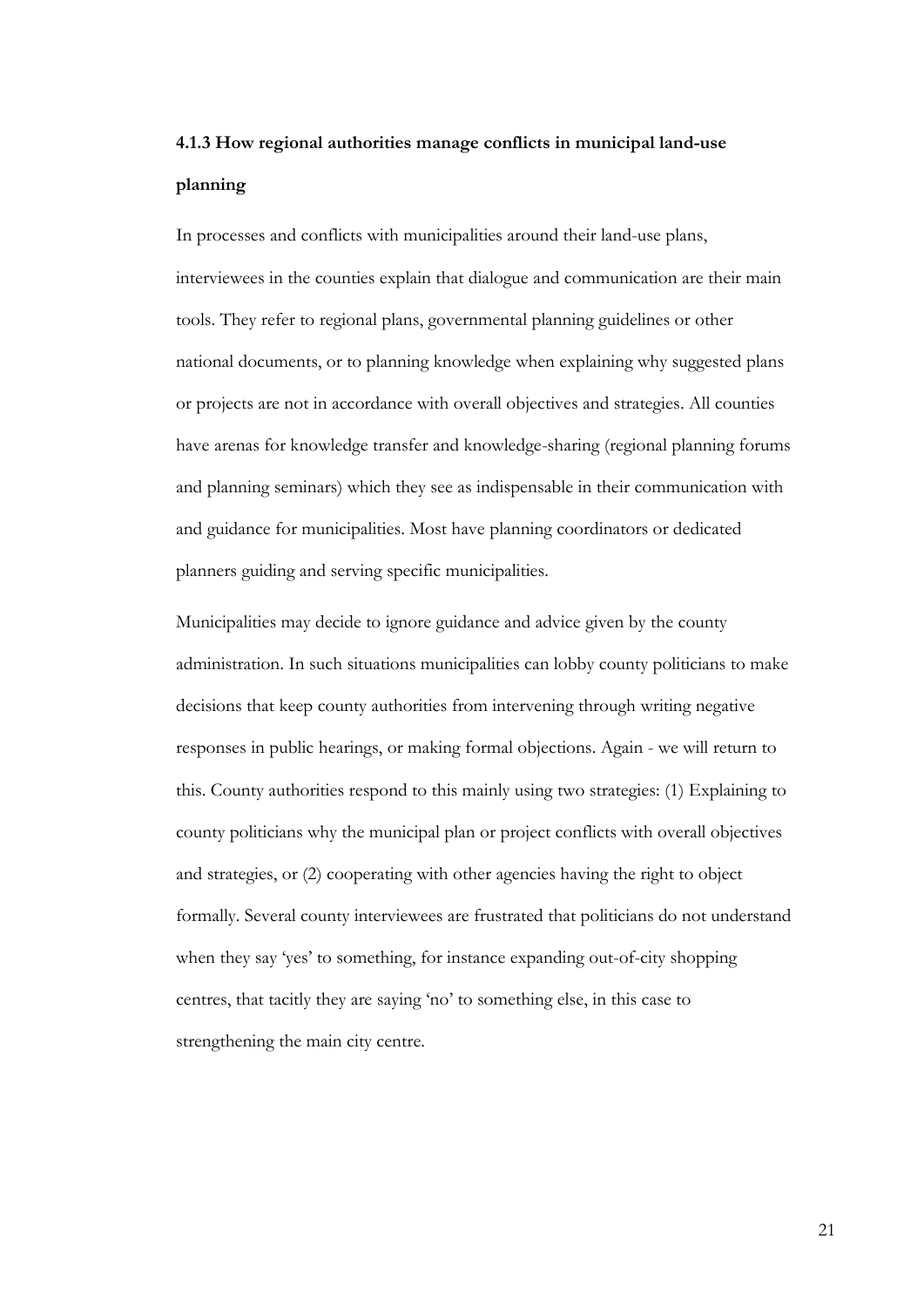A point that came up in almost all interviews was the practice of formal objections (PBA §5-4), which is understood as a strong intervention and the most important sanction tool a county has. If a county or another authority formally objects to a plan, the Ministry of Local Government and Modernisation decides whether it can be approved. Currently (with the right-wing government), there is a strong focus on reducing the use of formal objections, since local self-governance is given high priority and since there is a strong focus on time-efficient planning processes. There has been a distinct change, where most Ministry decisions with respect to formal objections are declared in favour of the municipalities (Strand & Næss, 2016). These are political decisions, strongly coloured by whichever party is in government. This means, as interviewees in all counties explain, that they have lost their most powerful tool for steering in situations where they disagree with the municipalities. Previously, municipalities were to some extent disciplined simply in knowing that the county could make formal objections with which the Ministry would often agree. At present, counties, municipalities, landowners and developers know very well that this is often not the case. County authority abilities to steer and coordinate land-use and transport system developments are reduced. All actors do try to avoid formal objections in any case, since it delays planning and approval of plans.

Counties struggle with their role in processes and conflicts with municipalities. Almost all interviewees said during the interviews that they cannot be an 'overmunicipality' (*overkommune* in Norwegian). This relates to the strong understanding in Norway that responsibilities and powers deciding land-use development are placed at municipal level. This is also clearly defined in the PBA. At the same time, counties are responsible for making regional land-use plans, which guide land-use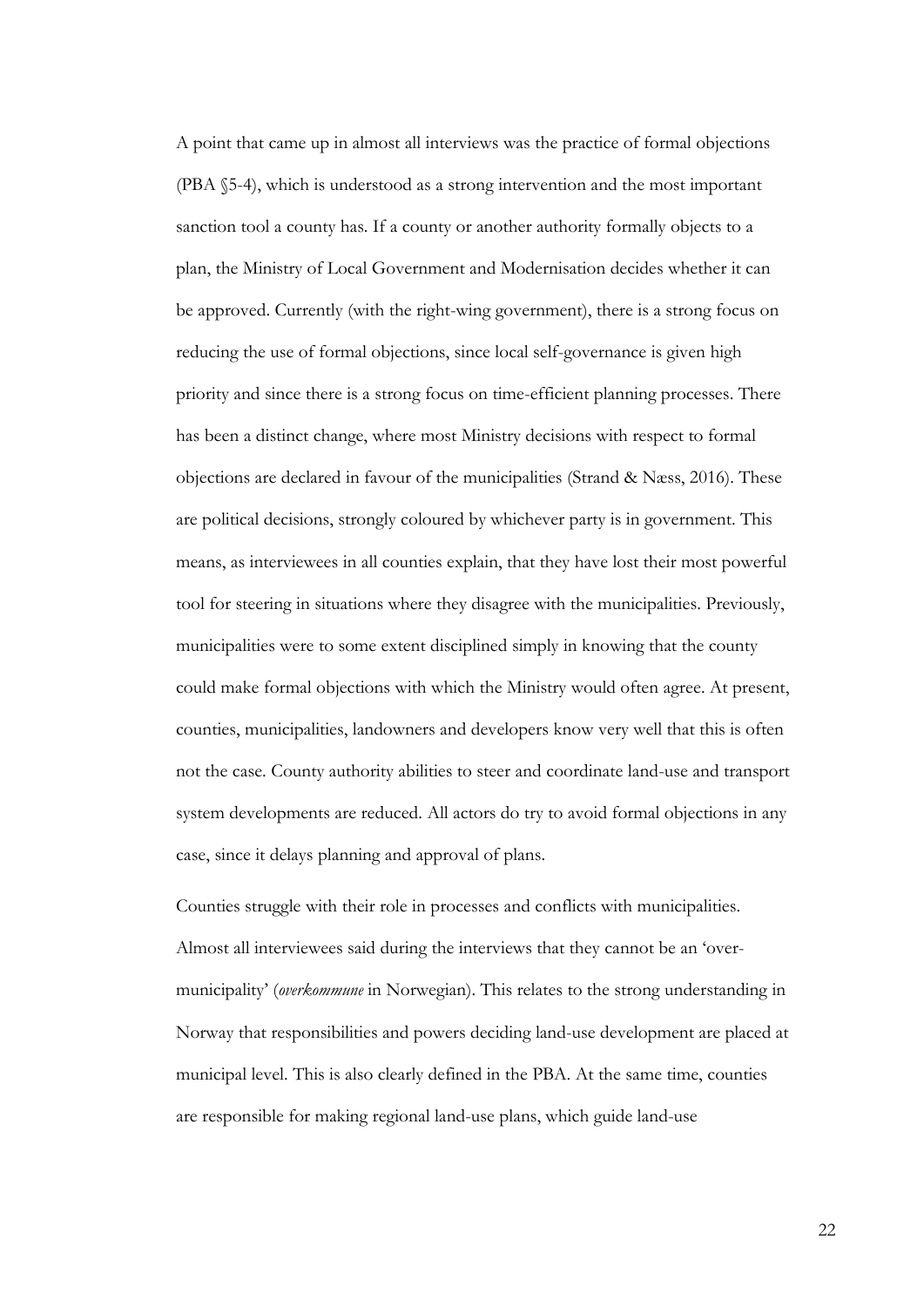developments in the municipalities, especially with respect to issues that have significant effects beyond municipal borders. Counties are also responsible for guiding municipalities in their land-use planning, and for safeguarding national and regional issues. They are further responsible for road infrastructure and public transport which is affected by the municipalities' land-use development. The counties' role is challenging in that they struggle to find a balance when it comes to how much and how strong they influence and steer land-use developments in the municipalities.

### **4.2 Effects of stronger tools and new responsibilities**

In answering our second research question, we investigated whether new tools in the PBA and increased road responsibilities have affected objectives, knowledge and power in planning processes. Had this enabled the counties to steer land-use and transport planning in directions contributing to plans with higher goal achievement potential? And, if not, why not?

### **4.2.1 Objectives**

None of the interviewees found that including sustainable development in the PBA purpose clause had any effect. This was already well anchored in regional and municipal plans, with the changes in goal formulation understood more as an adjustment to practice. Most agreed that National expectations were what most counties and municipalities had known and been saying for years. A few interviewees explained that they sometimes referred to the document in discussions with municipalities. Others found it better not to highlight requirements and directives from national levels, since they did not go well with the local level and county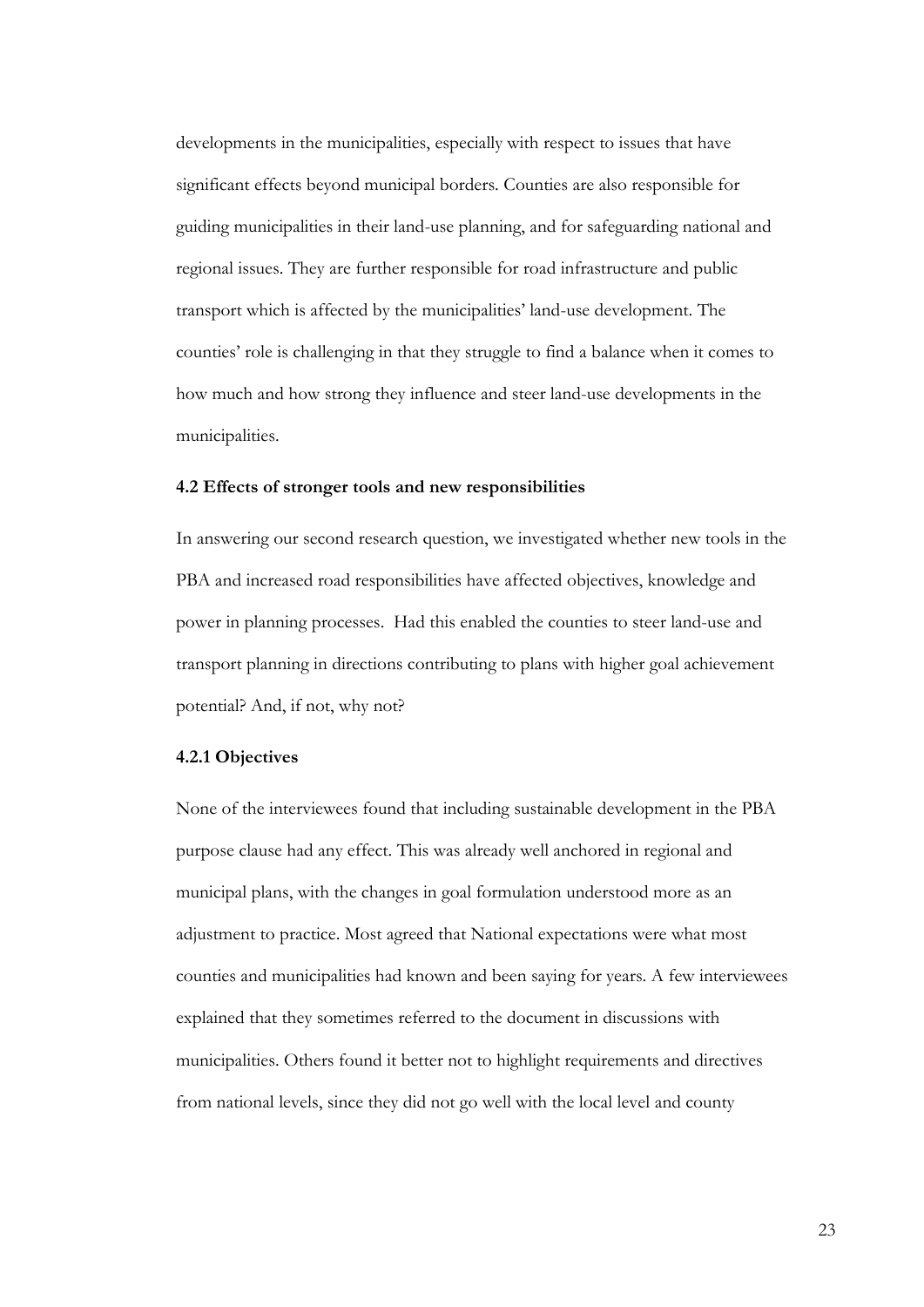politicians who do not appreciate too much interference from national authorities. The interviewees found that the revised National planning guidelines in all practical aspects were similar to the previous ones. If anything, they were weaker. Furthermore, several interviewees said that there was not much help in the National guidelines when the Ministry turned down most formal objections made, with reference to the same guidelines.

Counties had different experiences with the introduction of mandatory regional planning strategies. In one county (Nordland) there were no significant effects. In others, by involving municipalities and other relevant agencies, there was greater political interest and more focus on following up on plans given priority, and more legitimacy for doing so. In at least two counties (Sør-Trøndelag and Vestfold) this resulted in requests for more comprehensive plans.

With increased transport budgets due to the transfer of national roads, counties were given more room to prioritise between, for instance, improving public transport, investing in cycling infrastructure and facilitating road traffic. Interviewees reported increased political interest in transport issues, and an increased focus on public transport in road projects, but we found no clear indications of actual changes in priorities between modes of transport. This is in accordance with Krogstad and Leiren (*in review*), who found that politicians wanted to invest in both public transport and roads, that transport budgets overall have increased, and that there have been no significant shifts in the budget shares for public transport and roads. Counties explained that they needed to use much of the funding for catching up on a 'maintenance lag'. This reduced their opportunities for prioritizing other modes than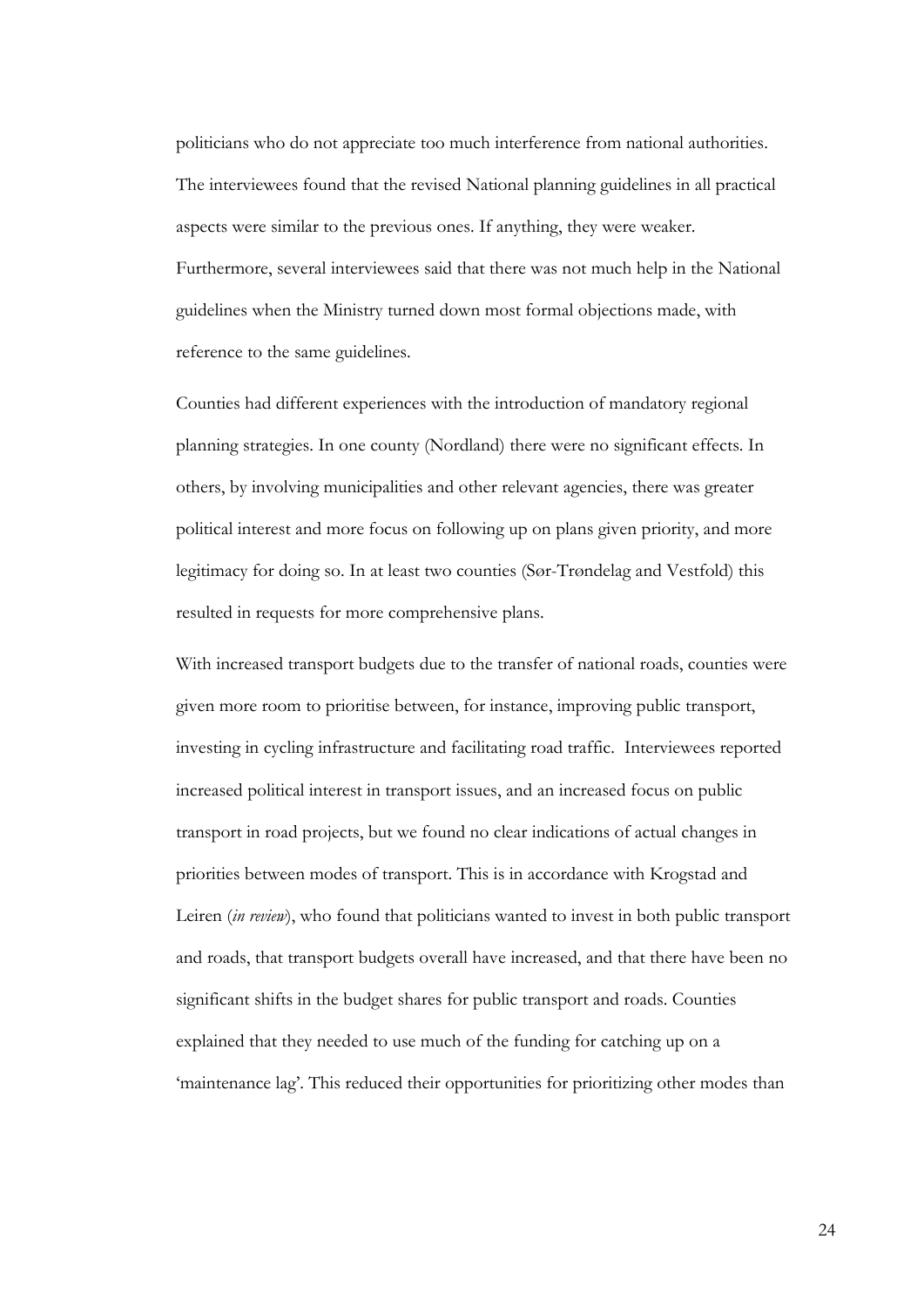the private car. In any case, in interviews there were frequent references to the 'zerogrowth objective'. The interviewees did not see this as directly related to changes in the PBA or in road responsibilities. They referred instead to the Governmental Climate Agreement (Ministry of Local Government and Modernisation, 2012), the National Transport Plan (Ministry of Transport and Communications, 2013) and sometimes to National Expectations (Ministry of Local Government and Modernisation, 2011, 2015), which all stated similar objectives.

### **4.2.2 Knowledge**

The county interviewees did not think that they had changed the ways they guided municipalities, or how they work with knowledge transfer and knowledge building. All agreed that mandatory regional planning forums, introduced in the 2008 revision of the PBA, are useful and important. They facilitate cooperation and knowledge transfer, and increase efficiency. The interviewees did not see this as something new, however; it had been practised for years. It could be that this change in the PBA was merely an institutionalization of existing practice in some or all counties. We did most of our interviews almost seven years after the revision of the PBA, which means that county interviewees, too, may not relate this to changes in the law, even if in reality this was the case.

The transfer of road responsibilities from national to regional level seems not to have had any direct and significant effect on counties' expertise on these issues. Since 1963, there has been a common administration of national and regional public roads in Norway, the NPRA, which holds most of the expertise concerning road planning, construction, maintenance, traffic safety, etc. Shifting responsibilities for roads did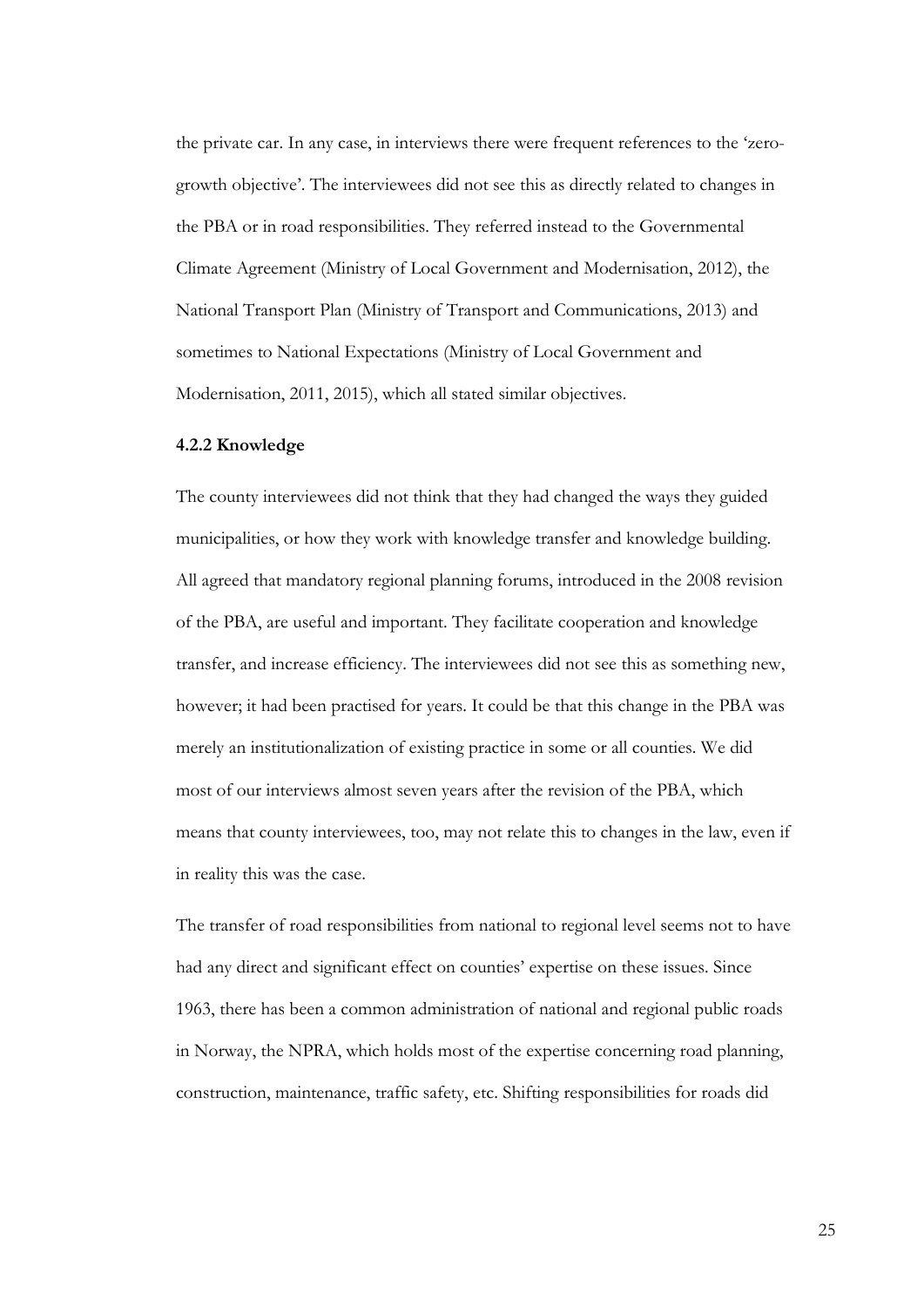not bring about county administrations building in-house knowledge on this issue. Instead, the counties order services from the NPRA through contracts, and the professional expertise is still located in the NPRA (see also Krogstad and Leiren, *in review*).

Interviewees stated that planners and other professionals in municipalities, in the NPRA and in the other agencies they work with, are knowledgeable. Several discussed cultural differences, but the main understanding was that others 'are good at what they are doing'. Interestingly, a stronger focus on stopping traffic growth and GHG emissions had revealed that the knowledge base concerning how land-use and transport developments contribute, has shortcomings. This concerns, for instance, concrete effects of nodal point densification, road capacity expansion, bicycle infrastructure, and public transport service improvements in various contexts, such as larger and smaller cities. In parallel, there was an understanding that 'all professionals know this'. Several interviewees, from the land-use side as well as the transport side, pointed out that they felt an increasing need for a common knowledge base, and to see things in a 'broader perspective'.

### **4.2.3 Power**

Three case counties (Vestfold, Nordland and Hordaland) had made binding provisions in the regional plan, which we assumed would strengthen their direct power to steer land-use developments. These provisions define centre structure and location of retail developments. The intention is to steer new retail developments into city centres and other selected areas in order to strengthen city centres and reduce shopping-related traffic. The interviewees found it easy to explain why the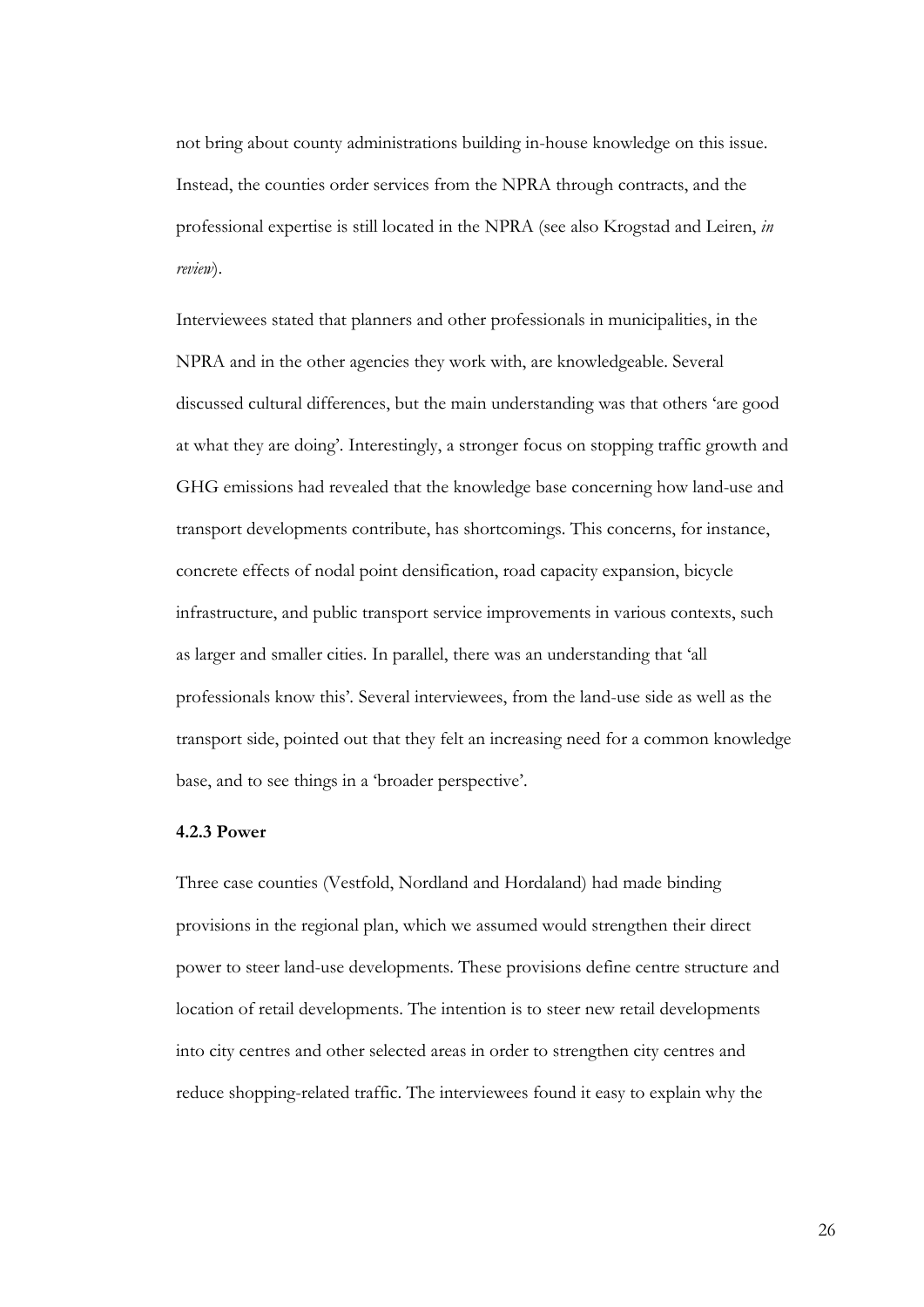provisions concerned these issues. For years, national regulations have required counties to define a hierarchy of centres in each municipality (Ministry of Local Government and Modernisation, 2008b). Regional retail development plans need the approval of the County governor's office. By defining binding provisions in their regional plans, counties (in cooperation with municipalities) define provisions adjusted to their context, and shift the power to approve centre structure from the County governor (national level) to the County Council (regional level). These were the main arguments for introducing binding provisions for retail developments in Nordland and Hordaland. In Nordland, some municipalities hoped this would contribute to looser steering of retail developments, which the county interviewee denied had happened. In Hordaland, the county first suggested 'stronger' provisions than those adopted, but had to reduce its ambitions to satisfy the municipalities. In Vestfold, the introduction of binding provisions was a response to a call from municipalities for clarification, predictability and justice. When asked if the introduction of binding provisions had had an effect on plans and developments, Hordaland had not had enough experience with them and could not tell, while Nordland had not seen any significant changes. Vestfold, which had most experience, found that the plan and the binding provisions had worked well and improved their steering of retail developments. It had also contributed to fewer conflicts with municipalities and in general more satisfied municipalities, as long as the Government supported the counties in cases where they made formal objections. In the current situation, where, to a higher degree, the Government gives way to municipalities pursuant in such cases, 'the battle is on again', and the positive effects are significantly reduced.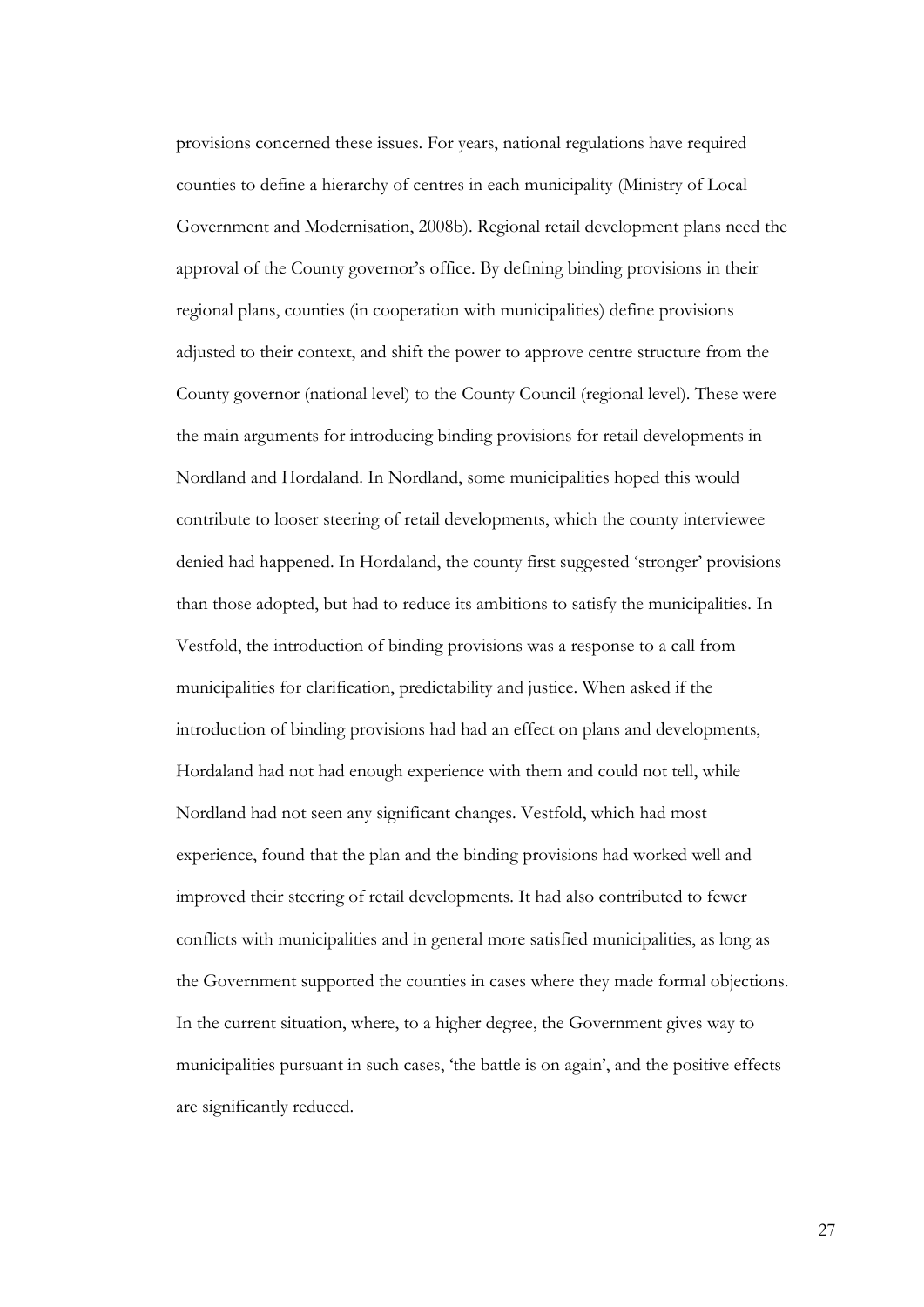We also asked these counties why they had not introduced binding provisions into regional plans for the location of new housing projects for instance, which many reported often caused conflicts. The counties found this to be far-fetched, with reference to the 'over-municipality' issue. Their understanding was that municipalities would not accept binding provisions for housing developments; this would be too strong an intervention. The idea 'would be dead from the start', as one planning director put it.

Counties that had not included binding provisions in their regional plans (Akershus, Sør-Trøndelag and Buskerud) explained this along the same lines. It is too strong an intervention in what is understood to be the responsibilities of municipalities, and the municipalities (and in many cases the county politicians) would not accept it. The binding provisions therefore seem to have strengthened the direct power of the counties to steer land-use developments to a lesser degree than intended or expected; this is because the counties do not feel they have the legitimacy to use this instrument in ways that matter.

Interviewees confirmed that the changes in road responsibilities have increased the power of counties within the transport sector, not least through politicians exerting power by involving themselves in transport debates much more than previously. County politicians now order services from the NPRA (via the county administration, and through contracts paid from their own budgets) rather than going through the national government (see also Krogstad and Leiren, *in review*). County politicians feel more strongly attached to the issue and there is more local involvement, especially in relation to large infrastructure projects. Some counties had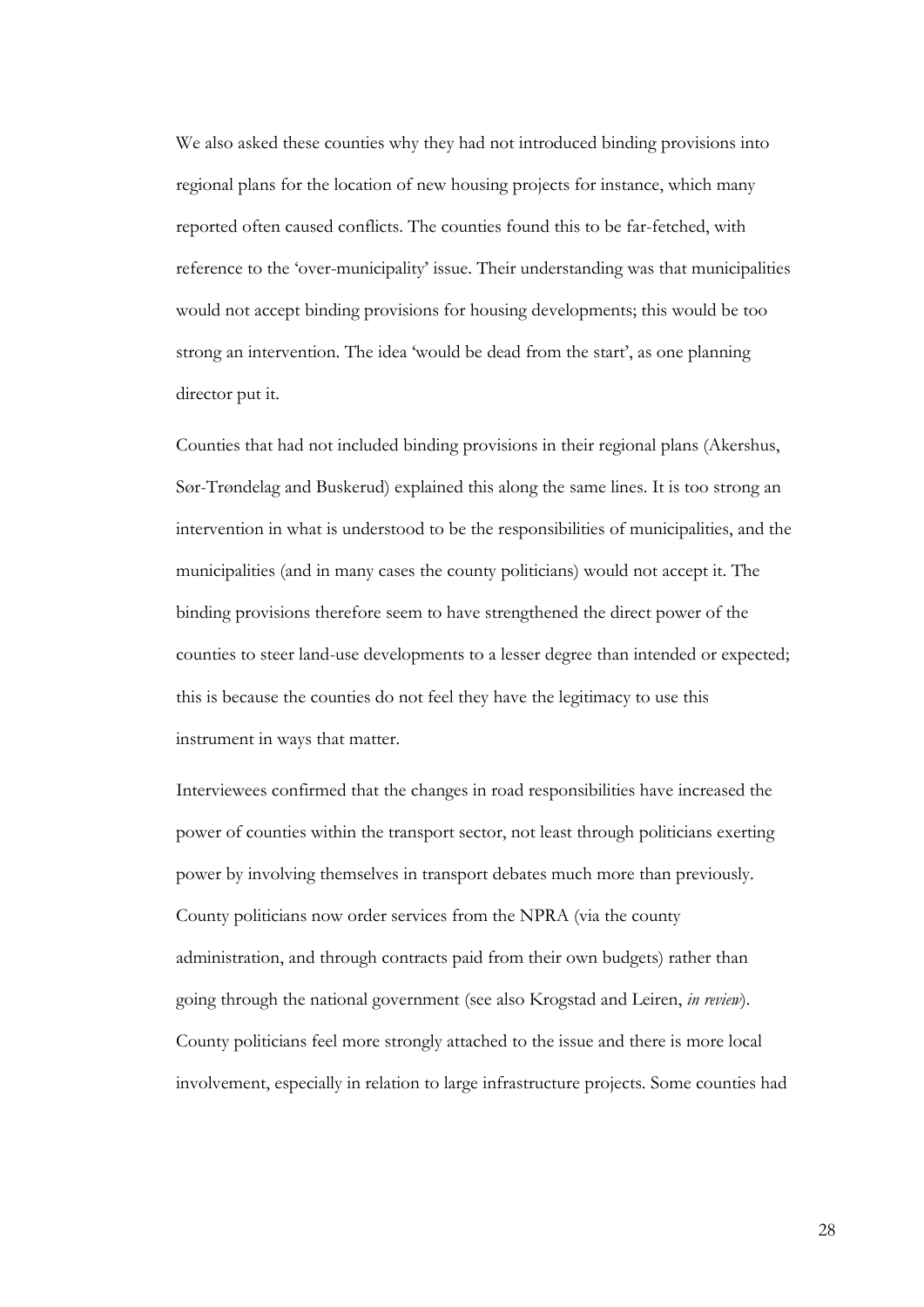moved the administrative leadership of transport plan processes from NPRA to the counties. In all counties, the NPRA still makes planning proposals for actions and funding, and still holds strong agenda-setting powers in these issues.

It seems that the most significant change is in how counties now exercise their agenda-setting power to determining order of precedence, and to coordinate and steer. Five counties (all but Nordland) have made, are in the process of making, or intend to make - regional overall land-use and transport plans, and all but one (Vestfold) are (or will become) first-generation plans. These initiatives come from various political levels. The motivation varies to some extent, but is mainly around the steering of land-use and transport developments more efficiently in desired directions, and arriving at plans contributing to clarification, predictability and justice. The county interviewees highlight the importance of good process, with participation from the municipalities and a broad spectrum of relevant actors if the resulting plans are to become good steering instruments. One aim is for the involved parties to feel ownership, and to see these as common plans rather than as the counties' plans. The processes are understood as arenas for dialogue, knowledge-sharing, trust-building, mutual understanding, anchoring and commitment. The aims are to arrive at priority objectives, common understandings and agreements on main strategies and policies. This would give the counties more legitimacy (not least in their own understanding) to promote priority objectives, and to arrest initiatives that are not in accordance with the commonly agreed plan. By initiating these plans, the counties have taken a position where they can define the agenda and lead the processes. Vestfold county had experiences with using their regional land-use plan, developed in close dialogue with municipalities and others, as a steering tool, and found it very useful. So far, the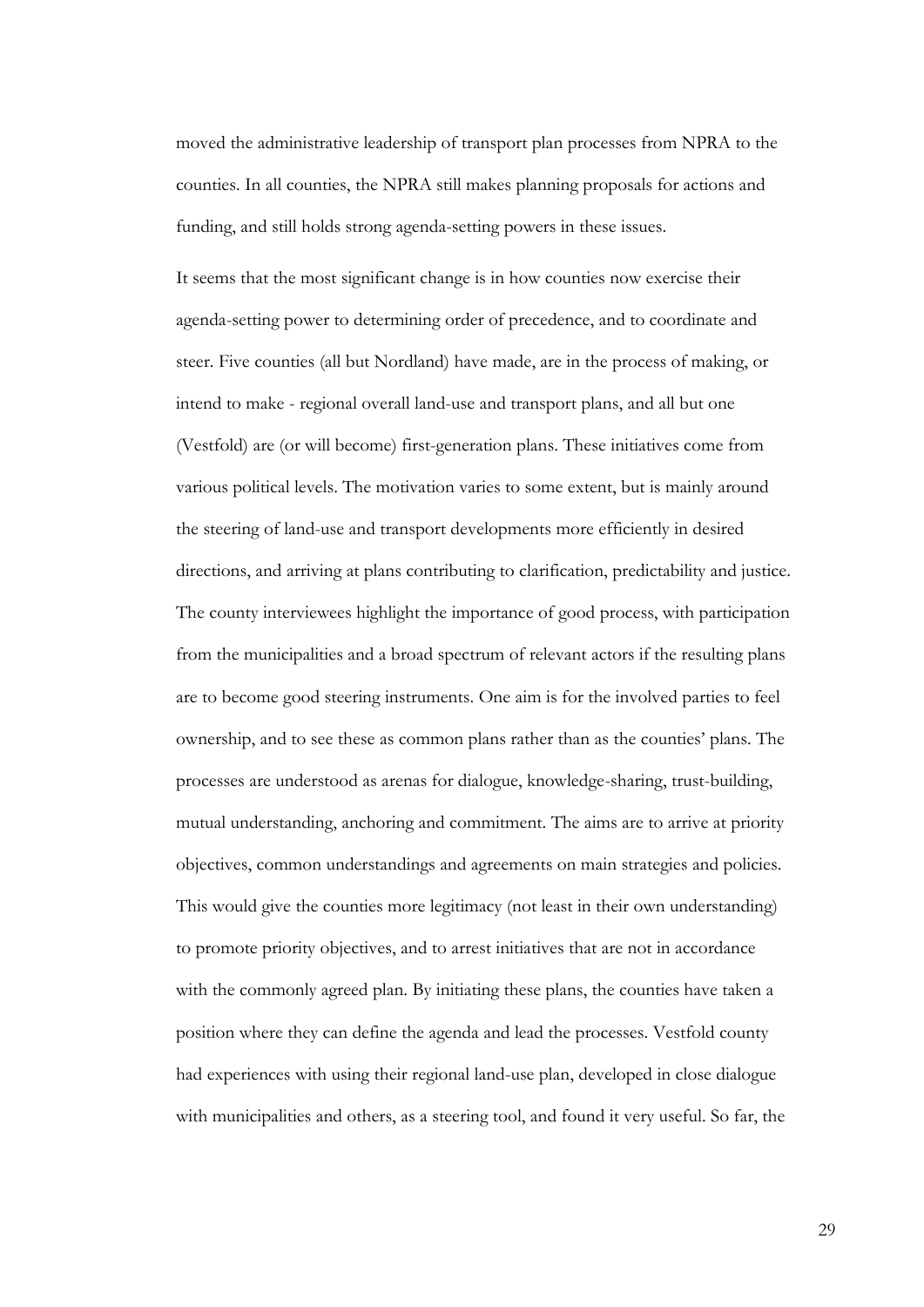understanding is that consensus is required, which often leads to weaker plans than the counties find necessary in achieving priority objectives.

### **5. Discussions**

### **5.1 Changes in structural conditions had only weak effects**

Our investigation of practices in six Norwegian counties revealed that stronger PBA tools and increased responsibility for roads did not contribute much to clarifying or changing *goal* priorities, but interviewees reported that clear signals from national governments had moved the zero-growth objective higher up the agenda. The interviewees saw little or no effects from the investigated changes on *knowledge* or expertise in the counties, the municipalities or other agencies, or on knowledgesharing and shared understandings. However, they did report increasing demand for a shared knowledge base, and for more concrete and empirically documented knowledge concerning effects of land-use and transport developments on traffic volumes. We saw this as a response to priority being given to the zero-growth objective. Stronger PBA tools and increased responsibilities for roads had not strengthened the counties' direct *power* to steer land-use development, but the interviewees saw that the new road responsibilities had caused county politicians to exert their increased structural power through involvement in transport infrastructure issues. We also saw that the counties now exerted their agenda-setting power more than before, through initiating and leading regional coordinated land-use and transport plans, and more comprehensive transport plans.

We found few indications that this affected how counties managed conflicts, or that they coordinated and steered land-use and transport planning in directions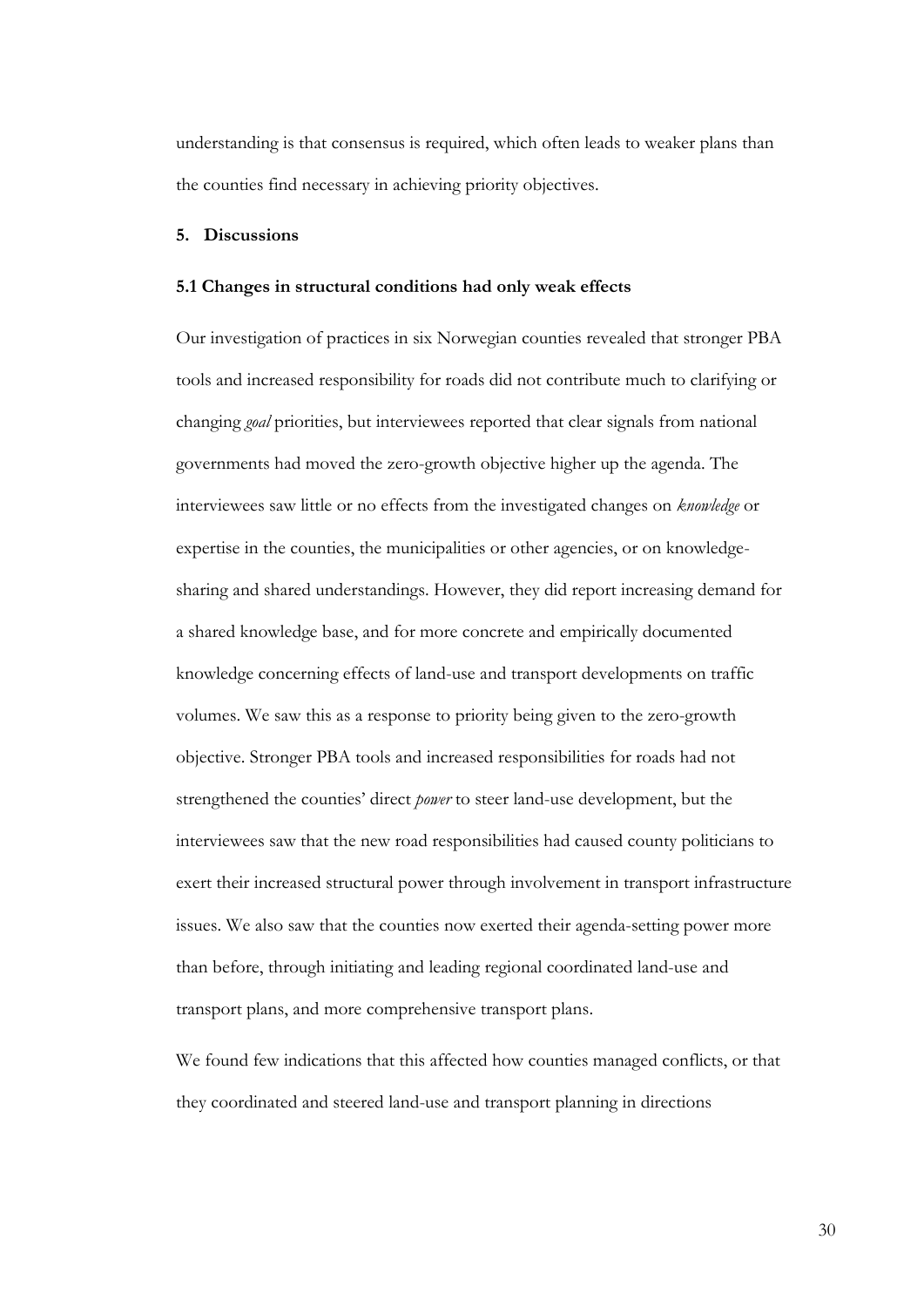contributing to stopping traffic growth any more than before. Increased road responsibilities and budgets did allow for more coordinated planning for different modes of transport, and for prioritizing other modes than the private car, but this has not happened. Likewise, collecting more policy instruments in the counties, combined with stronger PBA tools and increased transport budgets, allowed coordination of land-use and transport developments across sectors and levels. We found few indications that counties have become more successful in terms of coordination. The counties also agreed that their first and second generation coordinated land-use and transport plans do not steer land-use and transport developments in significantly different directions than would have happened without these plans.

We conclude that stronger PBA tools and increased responsibilities for roads only to a limited degree have contributed to goal clarification and prioritisation, increased knowledge and common understandings, or more power to the counties. Following on from this, the structural changes we investigated have had only weak effects on the ability of counties to manage conflicts, and to coordinate and steer land-use and transport planning in directions contributing to stopping traffic growth.

## **5.2 Structure vs. agency**

We understood the introduction of stronger PBA tools and increased road responsibilities for the counties as changes in the societal structure that organise responsibilities and powers in land-use and transport planning (Bhaskar, 1993). Our initial understanding was that these structural changes would affect the actions and interplay among key agencies (relevant national, regional and municipal authorities) in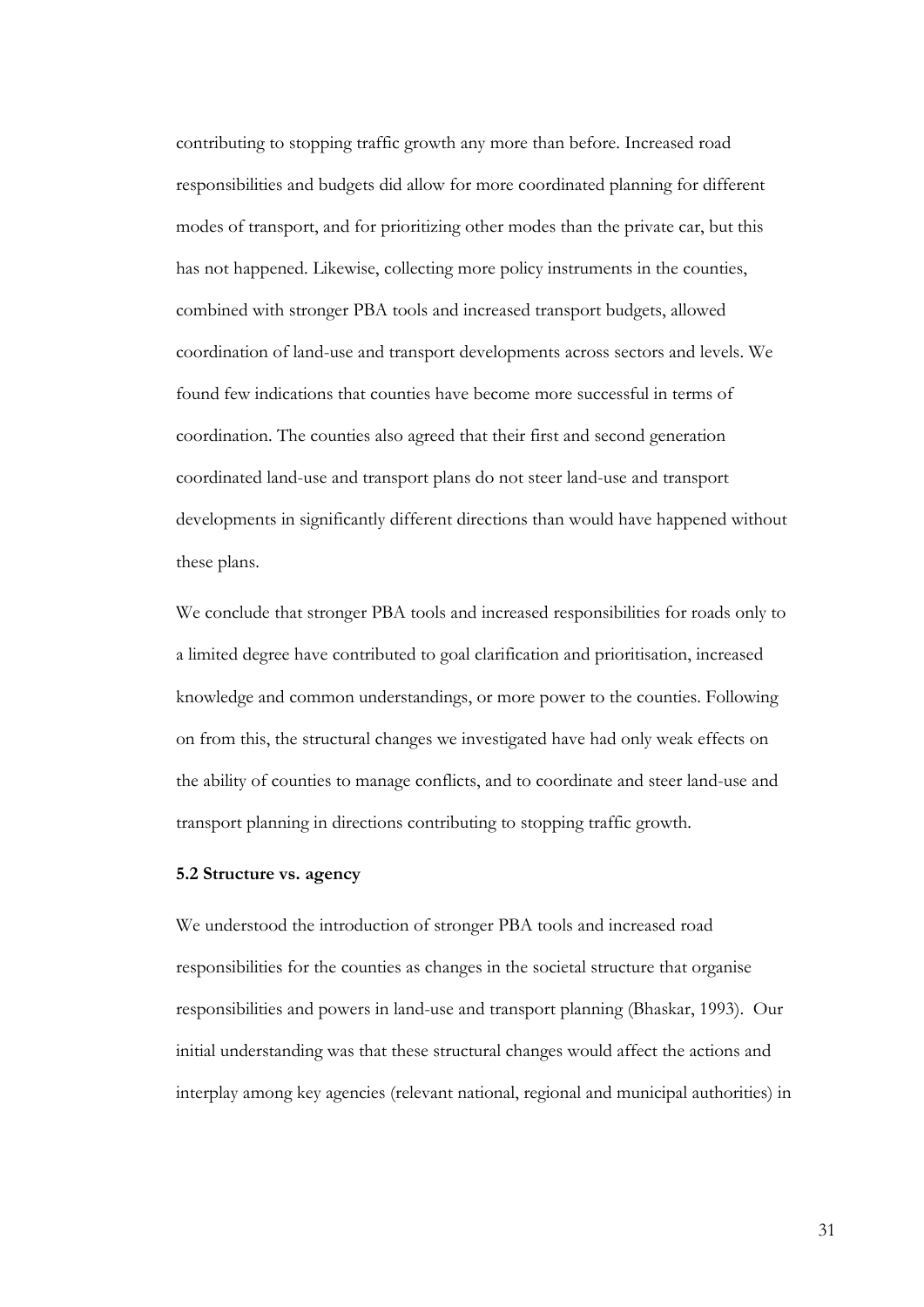ways that would strengthen the ability of regional authorities to coordinate and steer planning and development in desired directions. As discussed, we found that this has happened only to a limited degree.

As expressed by most county interviewees, one explanation is that the current rightwing government acts differently as regards formal objections compared to the previous social–left government (as discussed in section 4.1.3). There has been a distinct change, where most Ministry decisions concerning formal objections now favour the municipality (Strand & Næss, 2016). This means that counties have lost their most powerful tool for steering in situations where they disagree with municipalities. Governmental decisions concerning formal objections are the arena in land-use planning where national and municipal levels meet directly. Here, the current government chooses to reduce the direct power of the regional authorities, and instead empowers the municipal authorities. This greatly affects the interplay between regional and municipal authorities, as the county interviewees have explained (see section 4.1.3). To a lesser degree, developers and municipalities see advantages in aligning their plans with regional plans or following guidance from regional authorities. They propose land-use plans that are not in accordance with national and regional objectives, such as the zero-growth objective, since they expect to win in conflicts with regional authorities. No longer can municipal planners stymie growth-ambitious local politicians with reference to formal objections. Regional authorities (and other agencies with the right to make formal objections) avoid making formal objections, as they expect to be overruled. The national planning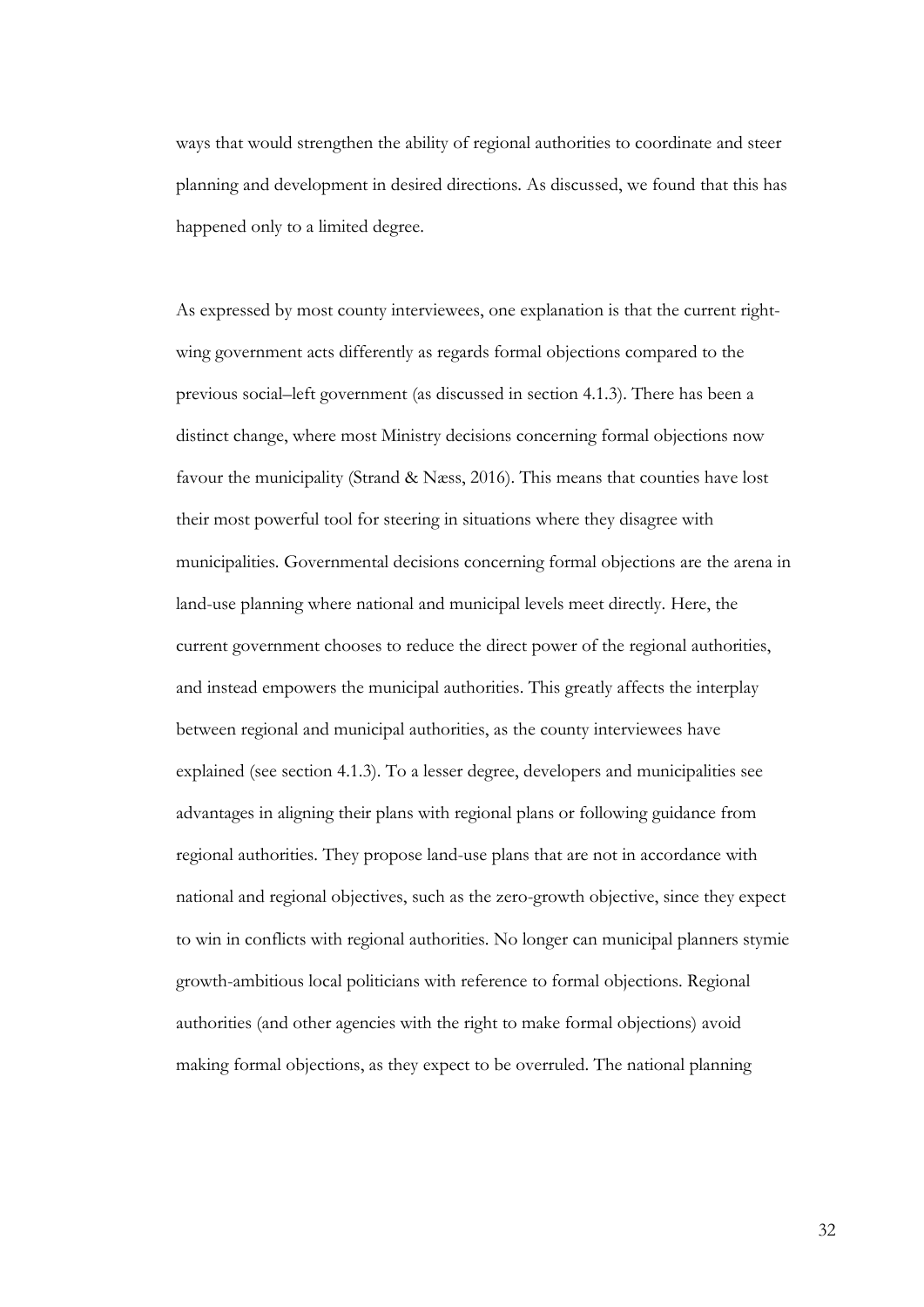guidelines have therefore lost much of their effects, since actors expect that formal objections with reference to the guidelines will be overruled.

This practice also affects the *legitimacy* of the regional authorities to coordinate and steer land-use and transport planning and development. As described in section 4.1.3, counties struggle to find their role in land-use planning. When the current government overrules regional authorities in conflicts with municipalities (as discussed), they also reduce their legitimacy. This explains why counties hesitate to use the potentially powerful 'binding provisions in regional plans' tool, or why they would not even consider using it in difficult issues, such as the location of new housing developments. Likewise, it explains why counties feel there needs to be consensus on all issues included in regional plans, which results in plans contributing less to stopping traffic growth than they potentially could do. It may also explain why county interviewees, in concert, state that tools are not the problem, but rather political will and leadership, especially at national level.

# **5.3 And yet, something is changing …**

And yet, something *is* changing that *does* strengthen the ability of counties to coordinate and steer land-use and transport system development. It seems that this has to do with an interaction between societal goal priorities, clearer understandings of the need for professional knowledge, and counties responding by exercising their agenda-setting power more strongly (as discussed in section 4.2.3).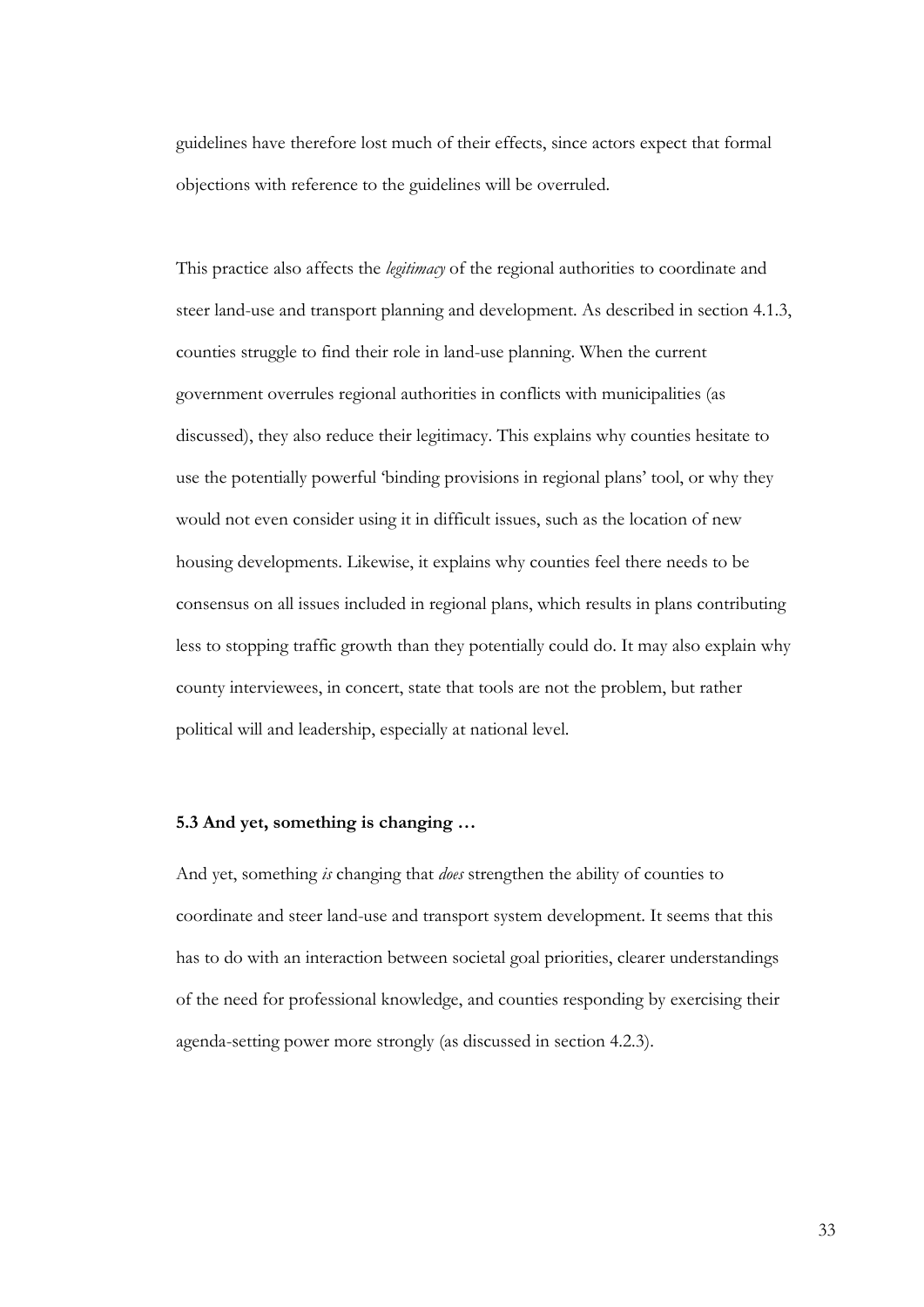Two objectives in particular seem to have moved to the top of the agenda – more attractive and liveable cities and the zero-growth objective. Similar, but weaker objectives have been stated in plans at all levels for years, but without being taken too seriously. These days, it seems they are understood as real objectives that are supposed to have been achieved. This has made knowledge concerning the effects of land-use and transport systems development on travel behaviour and traffic volumes more important and valid. Counties have utilized this opportunity to communicate relevant knowledge to municipalities and agencies, who are now more open to receiving it. An increased focus on the zero-growth objective has brought about an understanding of need for regional steering and coordination, which has strengthened the legitimacy of counties to exercise power.

We have also seen counties exercising their agenda-setting power more than before, through regional planning strategy processes, and not least by initiating regional coordinated land-use and transport planning processes (as discussed in section 4.2.3). In this way, they define an overarching framework for integration of sectoral policies, which gives room for communication between sectors and levels and development of common planning concepts, understandings and goals, as Stead and Meijers (2009) called for. In this framework – in this arena – the counties are natural leaders, since they are responsible for making the regional land-use and transport plans, for overall land-use planning, and for developing public transport and roads. From this position, they promote priority objectives, transfer relevant knowledge, develop overall strategies, and gain legitimacy to steer and coordinate land-use and transport development. So far, they have not really challenged the municipalities, or the NPRA, or other strong agencies. Rather, they have been seeking consensus, and have acted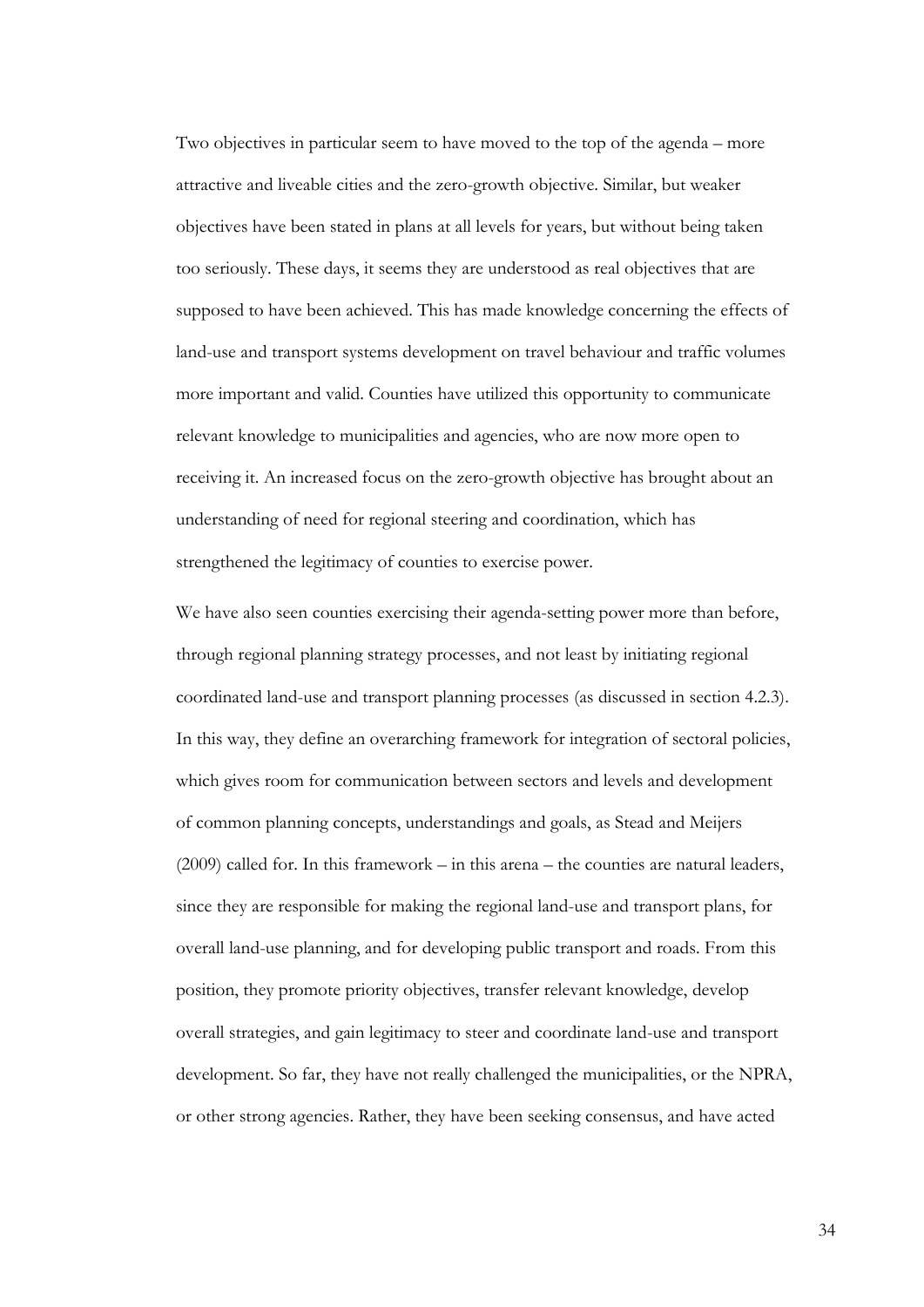as coordinators instead of leaders. Still, there is a significant shift in attitude and understanding of roles and responsibilities.

#### **6. Concluding remarks**

Steering land-use and transport planning in directions contributing to more sustainable mobility patterns has been difficult in many cities and countries. This has partly been explained by the multi-level and cross-sectoral nature of the issue, combined with embedded goal conflicts and the lack of an institution with the power to coordinate and steer towards defined objectives. One might assume that structural conditions that have changed in ways that empower an institution could improve goal-achievement. Changes in structural conditions were seen in 2008, when the Norwegian government equipped regional authorities with stronger tools (paragraphs elucidating the roles) for steering, through the revision of the PBA, and again in 2010, when more power was given to the transport sector with the transfer of 80 percent of national roads to the regional level. We decided to investigate whether this affected the ability of regional authorities to coordinate and steer land-use and transport planning in directions facilitating more sustainable mobility patterns.

We took the position that societal structures and agencies are separate entities that interact, implying that changes in societal structures would bring about changes in how agencies act, which could produce different outputs. However, we found only minor effects of structural changes on the ability of regional authorities to manage conflicts, and to coordinate and steer land-use and transport planning in directions facilitating more sustainable mobility patterns. The main explanation is that the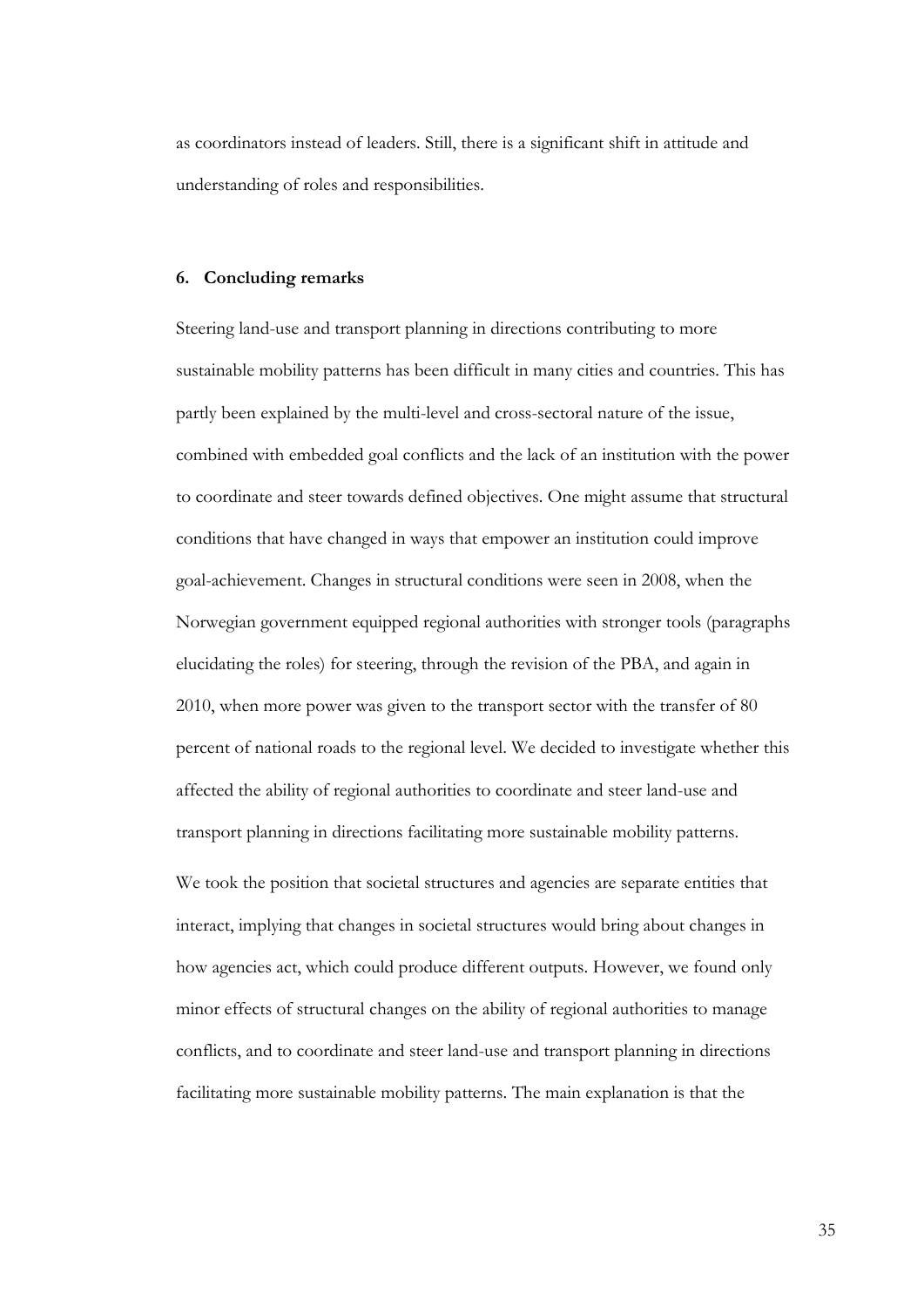current national government overrules regional authorities in conflicts with municipalities in ways that reduce the direct power, as well as the legitimacy, of regional authorities to use available tools. *One lesson learnt* is that changing structural conditions does not, in and of itself, ensure improvement. The agencies involved need to support the intended changes, in our case by acting in ways that give regional authorities the power and legitimacy to use available tools to coordinate and steer towards goal achievement.

In studying the interplay between agencies more closely, we defined a theoretical framework consisting of mechanisms related to objectives, knowledge and power of the agencies involved. This allowed nuanced empirical analysis of the fine-grained inter-agency dynamics, and how this affects the outcomes of multi-level and crosssectoral planning processes. The findings demonstrated that regional authorities can find ways of exerting power to coordinate and steer. As new objectives moved up the agenda, knowledge held by regional authorities became more relevant and provided a legitimate reason for them to take a lead; they responded by initiating processes for regional land-use and transport plans. In this they were natural leaders and had the legitimacy to exercise their agenda-setting power and to take a lead. *A second lesson learnt* is therefore that agencies might find new ways of exerting power to coordinate and steer, and that changes in objectives, knowledge or power could promote legitimacy to lead. Our initial understanding – that objectives, knowledge and power are reciprocally interrelated and affect planning processes and resulting plans – is hence supported by the findings.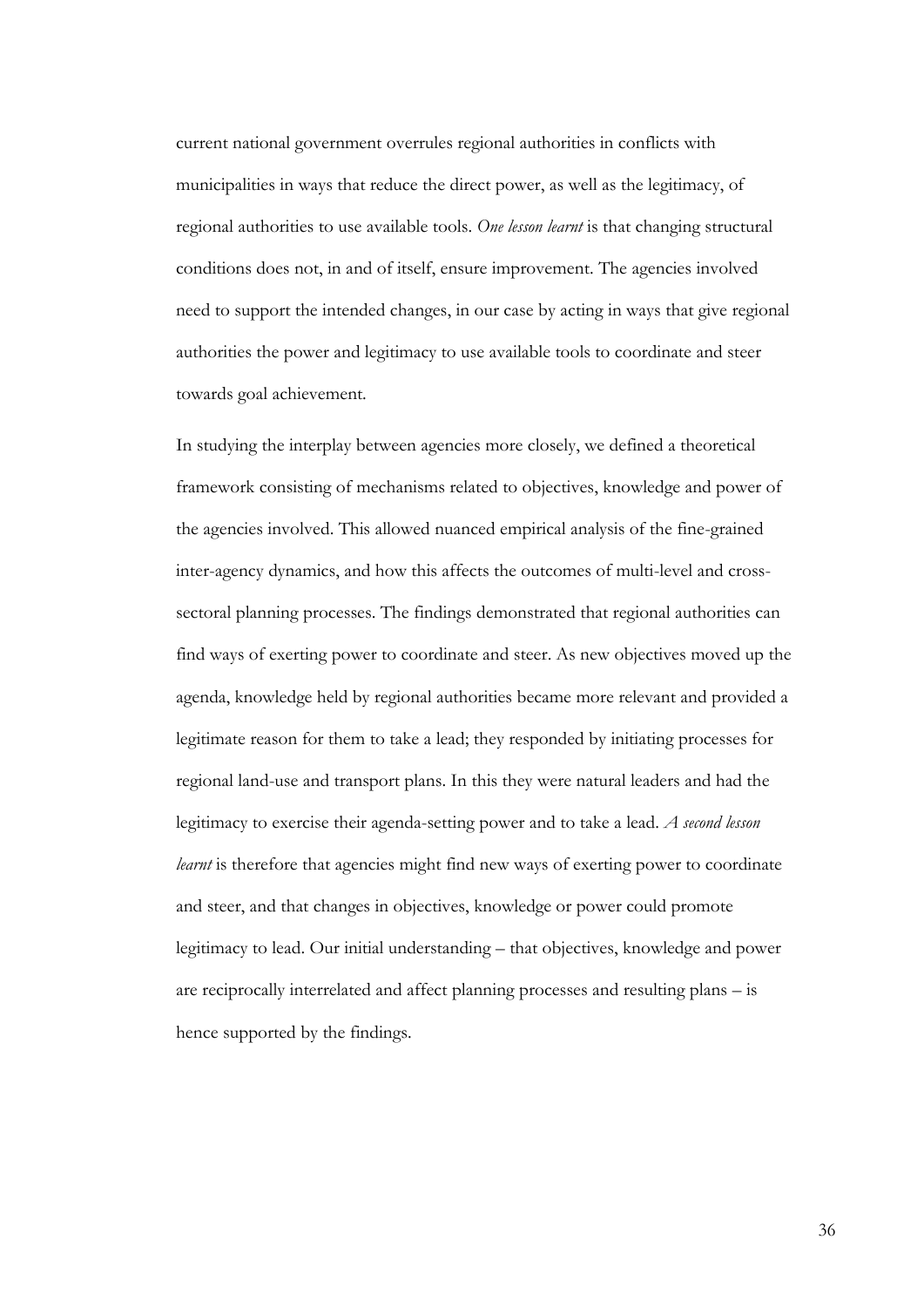A key-word in these discussions is *legitimacy*. We have seen that regional authorities have the tools to coordinate and steer, but are not given the legitimacy and hence the power to use them. We have also seen that regional authorities find ways to define processes where they have legitimacy to take a lead. *A third lesson learnt* could be that the rules are not the game, and the ways actors act can change how the game is played without the formal rules being changed.

These findings may not be surprising, but we believe our analysis will provide new insights with respect to how the interplay between actors involved in overall land-use and transport planning acts out. By defining regional authorities as our focal points, and analysing the interplay between national, regional and municipal level agencies from this perspective, we took a position rarely seen in previous studies. This has contributed some novel insights concerning, among other aspects, how regional authorities struggle to find, or take on, a role that allows them to coordinate and steer. It also touches upon the intangible issue of legitimacy – how it could be achieved, how it could be lost, and how it affects and is affected by the ways agencies act and interact. By studying the interactions between agencies involved in multi-level land-use and transport planning in more depth than seen in previous studies, we believe that our study has contributed a richer and more nuanced analysis that may enrich theoretical understandings of the challenges involved. Focusing on mechanisms related to objectives, knowledge and power, and their mutual interaction, has allowed for sharper analysis of the elements that affect and shape power and the legitimacy to coordinate and steer. This concerns, for instance, the influence of goal-setting, and how exertion of different kinds of power affect the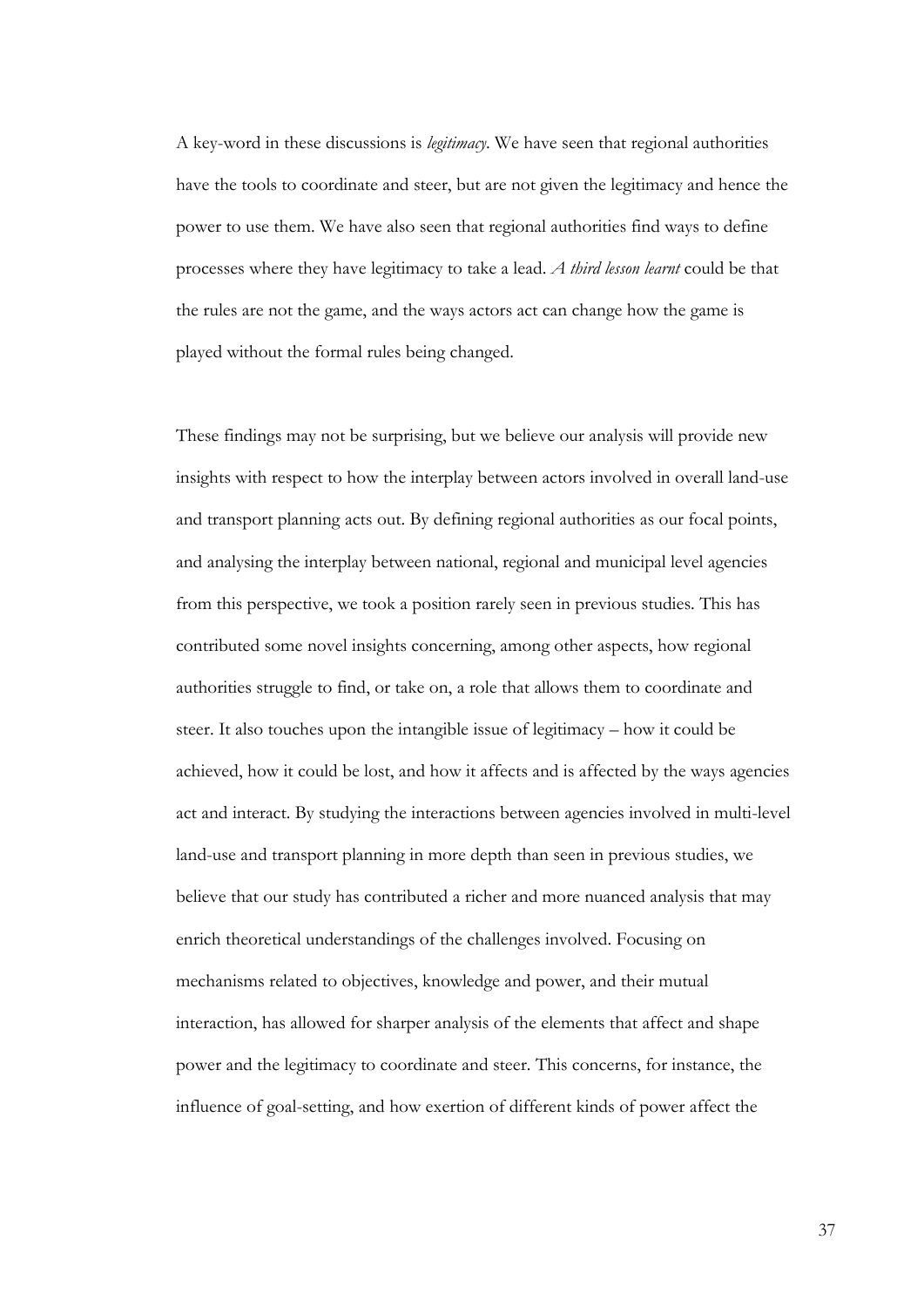game. In future research, we will dwell more on the legitimacy aspect, which we believe has more to offer and can contribute to valuable insights.

The primacy of challenges related to steering land-use and transport developments towards sustainable mobility patterns is not exclusive to Norway. The same can be said of the complexities related to coordination and steering across levels, sectors and geographies. We therefore believe our empirical analysis of the fine-grained dynamics between actors involved in cross-sectoral and multi-level planning processes is relevant for other complex issues, and across international contexts. The new insights presented here could assist the ongoing discussions in many countries on how landuse and transport planning can be organized to facilitate more sustainable mobility patterns.

**Aud Tennøy**, PhD Urban and Regional Planning, is Chief Researcher for Sustainable Urban Development and Mobility at the Institute of Transport Economics, Norway. Main research interests are effects of land use and transport systems developments on traffic, environment and society, urban development for sustainable and attractive cities, planning and decision-making processes, the roles of planners in planning processes and use of knowledge in urban planning. She has

**Kjersti Visnes Øksenholt**, MA Human Geography from University of Oslo, is a Research Geographer in the research group for Sustainable Urban Development and Mobility at the Institute of Transport Economics, Norway. Main research interests are urban development for sustainable and attractive cities and city centers, planning and decision-making processes, effects of land use and transport systems developments on traffic, environment and society, and accessibility for all in public transport infrastructure and society.

received best paper awards at international conferences for works on these issues.

## **Acknowledgments**:

We would like to thank the anonymous referees of Planning Theory & Practice, as well as the editors, for valuable comments on previous versions of the article.

# **Funding information**

The research on which this article is based was funded by the Norwegian Research Council.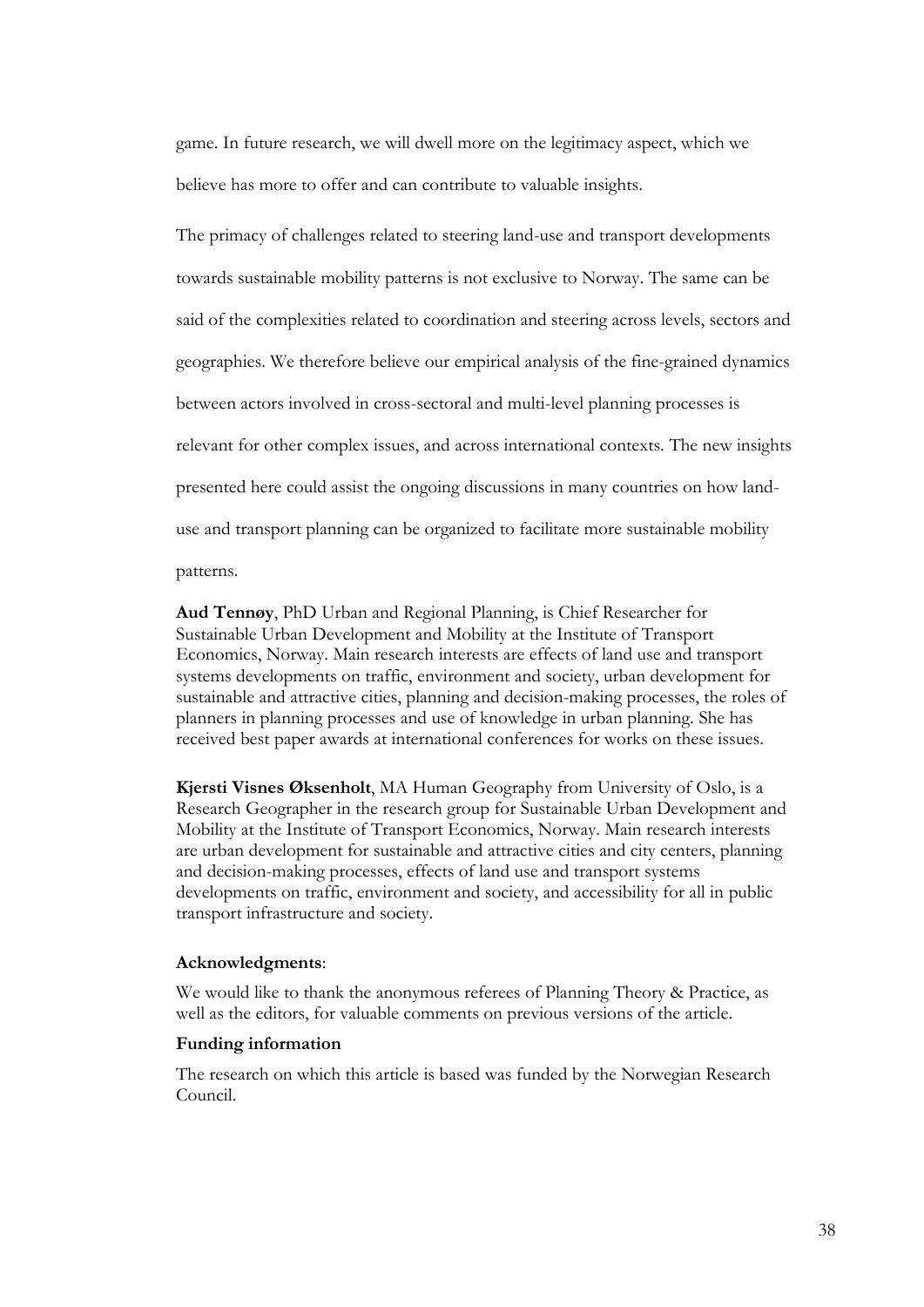### **References**

Aall, C. (2012). The early experiences of local climate change adaption in Norwegian compared with that of local environmental policy. Local Agenda 21 and local climate change mitigation. *Local Environment, 17(6-7),* 579-595.

Akershus County & Oslo Municipality (2015). *Regional plan for areal og transport i Oslo og Akershus* [Regional plan for land use and transport in Oslo and Akershus]. Retrieved from http://www.akershus.no

Antonson, H., Isaksson, K., Storbjörk, S., & Hjerpe, H. (2016). Negotiating climate change responses: Regional and local perspectives on transport and coastal zone planning in South Sweden. *Land Use Policy, 52 (March 2016),* 297-305.

Baldersheim, H., Sandberg, S., Ståhlberg, K. & Øgård, M. (2001). *Norden i regionernas Europa* [Nordic countries in a Europe of regions]. København: Nordisk Ministerråd.

Banister, D. (2008). The sustainable mobility paradigm. *Transport Policy, 15(2)*, 73-80.

Bergene, A. C. (2007). Towards a Critical Realist Comparative Methodology. Context-sensitive Theoretical Comparison. *Journal of Critical Realism, 6(1),* 5-27.

Bhaskar, R. (1993). *Dialectic: The Pulse of Freedom.* London: Verso.

Bryson, J. M., Crosby, B. C. & Stone, M. M. (2015). Designing and Implementing Cross-Sector Collaborations: Needed *and* Challenging. *Public Administration Review, 75(5)*, 647-663.

Danermark, B., Ekström, M., Jakobsen, L., & Karlsson, J.C. (1997). *Explaining Society. Critical realism in the social sciences.* London, UK: Routledge.

European Environment Agency (2016). *EEA signals 2016: Towards clean and smart mobility. Transport and environment in Europe.* Copenhagen: EEA.

Flyvbjerg, B. (1998). *Rationality and power. Democracy in Practice.* Chicago, IL: The University of Chicago Press.

Forester, J. (1989). *Planning in the Face of Power.* Berkley, CA: University of California Press.

Hanssen, G. S., Mydske, P. K., & Dahle, E. (2013). Multi-level coordination of climate change adaption: by national steering or by regional network governance? *Local Environment, 18(8)*, 869-887.

Higdem, U., & Hanssen, G.S. (2014). Handling the Two Conflicting Discourses of Partnerships and Participation in Regional Planning. *European Planning Studies, 22(7),* 1444-1461.

Hordaland county (2012). *Regional transportplan. Hordaland 2013–2024* [Regional transport plan for Hordaland 2013-2024]. Retrieved from https://www.hordaland.no

Hordaland county (2015). *Regional areal- og transportplan for Bergensområdet. Høyringsforslag*  [Regional land use and transport plan for the Bergen area. Draft proposal]. June 2015. Retrieved from https://www.hordaland.no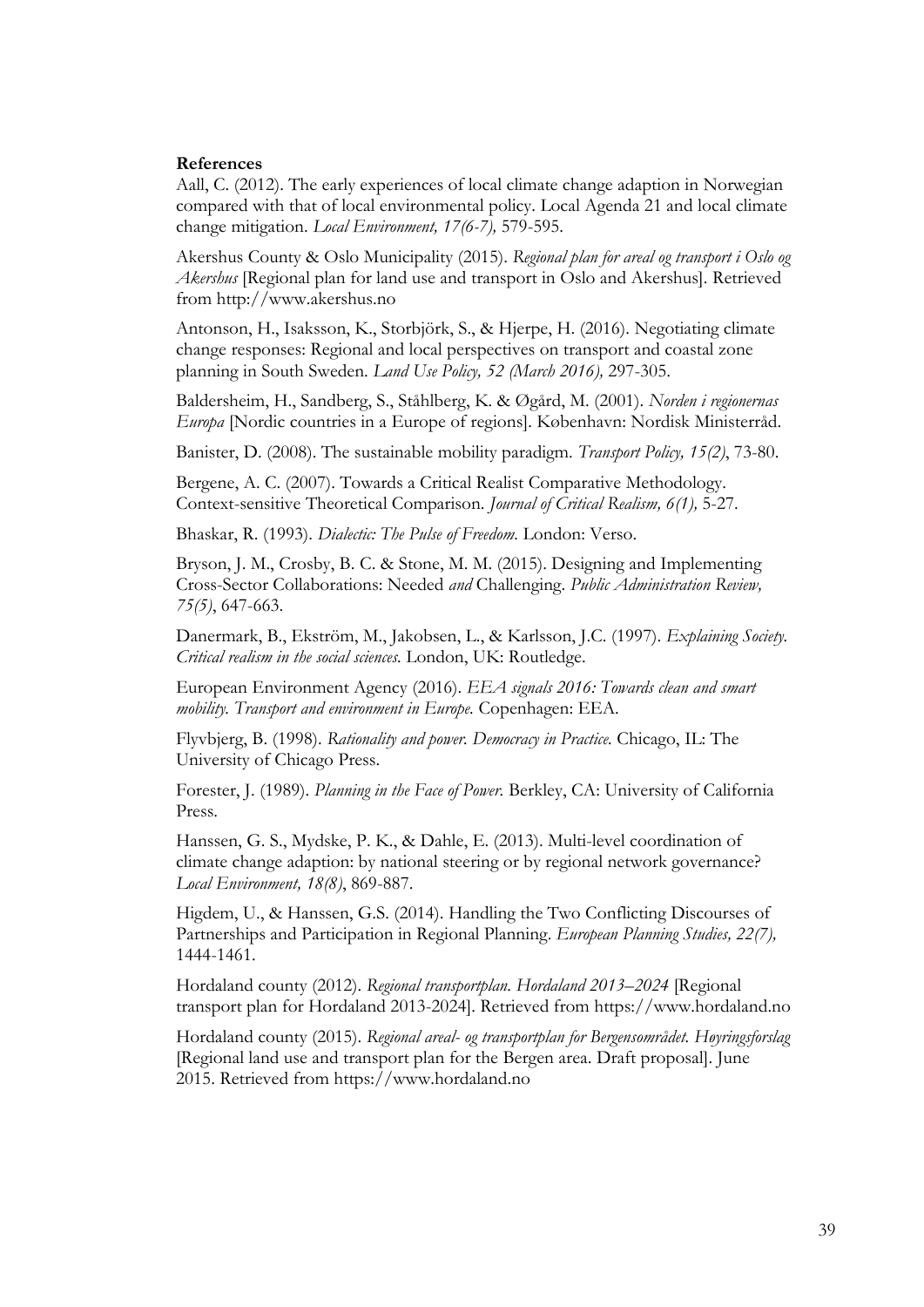Hordaland County Council (2014). *Regional plan for kjøpesenter, Hordaland* [Regional plan for shopping centres, Hordaland]. FOR-2014-12-10-1954. Retrieved from https://lovdata.no

Hrelja, R., Monios, J., Rye, T., Isakson, K., & Scholten, C. (2017). The interplay of formal and informal institutions between local and regional authorities when creating well-functioning public transport systems. *International Journal of Sustainable Transportation, 11(8),* 611-622.

Hrelja, R. (2015). Integrating transport and land use planning? How steering cultures in local authorities affect implementation of integrated public transport and land use planning. *Transportation Research Part A, 74(April 2015)*, 1-13.

Hull, A. (2005). Integrated transport planning in the UK: From concept to reality. *Journal of Transport Geography, 13(4)*, 318-328.

Hull, A. (2008). Policy integration: What will it take to achieve more sustainable transport solutions in cities? *Transport Policy, 15(2)*, 94-103.

Hurlimann, A. C., & March, A. P. (2012). The role of spatial planning in adapting to climate change. *Wiley Interdisciplinary Review, 3(4),* 477-488.

Krogstad, J. R., & Leiren, M. D. (*in review*). Coordination of regional transport policies: Insights from a Norwegian decentralisation reform.

Lukes, S. (2005). *Power. A Radical View.* Second edition. Hampshire, UK: Palgrave Macmillan.

Ministry of Local Government and Modernisation (2008a). *Lov om planlegging og byggesaksbehandling (plan- og bygningsloven*) [Law on planning and building regulations (Planning and Building Act)]. LOV-2008-06-27-71. Retrieved from https://lovdata.no

Ministry of Local Government and Modernisation (2008b). *Rikspolitisk bestemmelse for kjøpesentre* [Governmental provisions for shopping centres]. FOR-2008-06-27-742. Retrieved from https://lovdata.no

Ministry of Local Government and Modernisation (2011). *Nasjonale forventninger til regional og kommunal planlegging* [National expectations to regional and municipal planning]. Decision made by Royal decree, June 24<sup>th</sup>, 2011. Retrieved from https://www.regjeringen.no

Ministry of Local Government and Modernisation (2012). *Meld. St. 21 (2011–2012) Norsk klimapolitikk* [White Paper 21 (2011-2012) Norwegian Climate Politics]. Retrieved from https://www.regjeringen.no

Ministry of Local Government and Modernisation (2014). *Statlige planretningslinjer for samordnet bolig-, areal- og transportplanlegging* [National planning guidelines for housing-, land use-, and transport planning]. Retrieved from https://www.regjeringen.no

Ministry of Local Government and Modernisation (2015). *Nasjonale forventninger til regional og kommunal planlegging* [National expectations to regional and municipal planning]. Decision made by Royal decree, June  $12<sup>th</sup>$ , 2015. Retrieved from https://www.regjeringen.no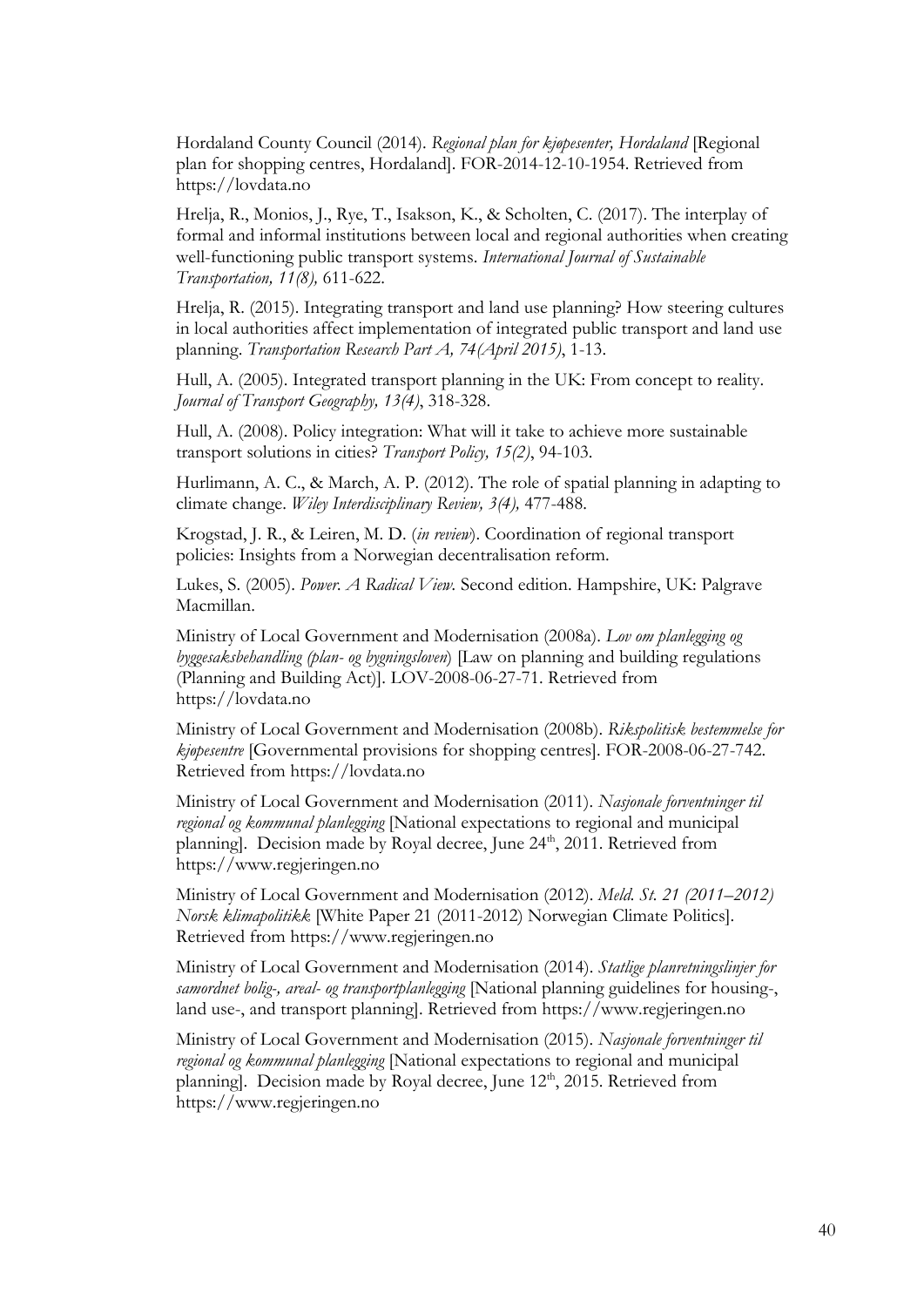Ministry of Local Government and Modernisation (2016). *Meld. St. 22 (2015–2016) Nye folkevalgte regioner – rolle, struktur og oppgaver* [White Paper No. 22 (2015-2016) New democratically elected regions - role, structure and tasks]. Retrieved from https://www.regjeringen.no

Ministry of Municipal and Regional Affairs (2007). *St.meld. nr. 12 (2006-2007) Regionale fortrinn – regional framtid* [White Paper no 12 (2006-2007) Regional advantages – regional future]. Retrieved from https://www.regjeringen.no

Ministry of Transport and Communications (2013). *Meld. St. 26 (2012–2013) Nasjonal transportplan 2014–2023* [White Paper 26 (2012-2013) National Transport Plan 2014- 2023]. Retrieved from https://www.regjeringen.no

Ministry of Transport and Communications (2017). *Meld. St. 33 (2016–2017) Nasjonal transportplan 2018–2029* [White Paper 33 (2016-2017) National Transport Plan 2018- 2029]. Retrieved from https://www.regjeringen.no

Mydske, P. K. (Ed.) (2006). *Skandinaviske regioner – plass for politikk?* [Scandinavian regions - room for politics?]*.* Bergen, NO: Fagbokforlaget.

Nordland county (2012). *Transportplan Nordland 2013 - 2024* [Transport plan Nordland 2013-2024]. Retrieved from https://www.nfk.no

Nordland County Council (2013). *Regional planbestemmelse om kjøpesentre, Nordland* [Regional planning provisions on shopping centres, Nordland]. FOR-2013-02-25- 299. Retrieved from https://lovdata.no

Normann, R., & Isaksen, A. (2009) *Klyngegovernance: Perspektiver på styrt utvikling av regionale næringsklynger* [Cluster governance: Perspectives on steered development of regional commercial clusters]. Kristiansand, NO: Agderforskning AS.

Norwegian Environment Agency (2015). *Miljøstatus – Miljøinformasjon fra offentlige myndigheter* [Status of the Environment - Environmental information from public authorities] Retrieved from http://www.miljostatus.no

Næss, L. O., Bang, G., Eriksen, S., & Vevatne, J. (2005). Institutional adaption to climate change. Flood responses at the municipal level in Norway. *Global Environmental Change, 15(2),* 125-138.

Næss, P., Hansson, L., Richardson, T., & Tennøy, A. (2013). Knowledge-based land use and transport planning? Consistency and gap between 'state-of-the-art' knowledge and knowledge claims in planning documents in three Scandinavian city regions. *Planning Theory & Practice, 14(4),* 470-491.

Offerdahl, A. (2005). Iverksettingsteori – resultatene blir sjelden som planlagt, og det kan være en fordel? [Implementation theory - the results are rarely as planned, and it may be an advantage?] In Baldersheim, H. and Rose, L.E. (eds.). *Det kommunale laboratorium. Teoretiske perspektiver på lokal politikk og organisering* [The municipal laboratory. Theoretical perspectives on local politics and organization] (pp. 219-238). Second edition. Oslo, NO: Fagbokforlaget.

Owens, S., & Cowell, R. (2002). *Land and Limits. Interpreting sustainability in the planning process.* London, UK: Routledge Taylor & Francis Group.